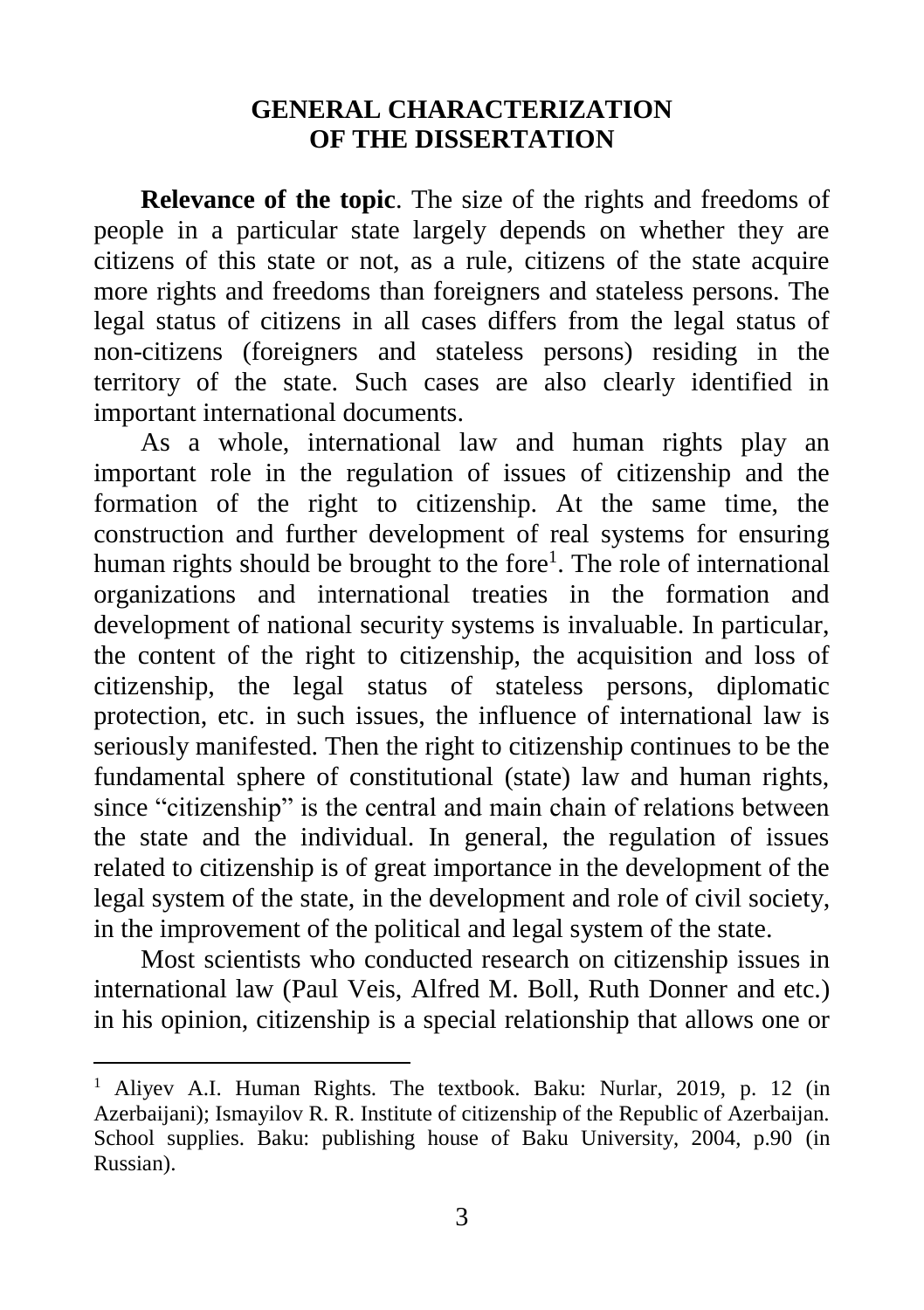another person to be identified with all elements of the legal and political system of the state<sup>2</sup>. In recent years, significant steps have been taken to develop the institution of citizenship in the international society. As a result, attempts are made to create a phenomenon called "Global Citizenship", and even certain prerequisites are observed in this area<sup>3</sup>.

Contradictions between the national legislation of various states that regulate issues of citizenship are the reason for the emergence of problematic areas of the right to citizenship, especially when these problems arise more and more in the legal regulation of issues related to the right succession of states, statelessness, dual and multicitizenship, diplomatic protection of citizens. And the national legislation of different states is not capable of effectively solving these problems; therefore, states resort to international legal mechanisms, for example, initiating the adoption of international treaties in this area. In this regard, the theoretical justification of the application of international treaties on citizenship issues, as well as the study of various aspects of the practical application of international treaties on citizenship in the legal system of the Republic of Azerbaijan (RA) is quite urgent.

Many important issues of citizenship requiring international legal regulation are currently in the process of codification. For example, the draft articles of 2006 on diplomatic protection issues can be mentioned. Therefore, theoretical and practical research on legal regulation of the mentioned problems of citizenship rights, development of new concepts and projects are of particular importance.

International law affects all aspects of citizenship: its content (rights and obligations of individual and state), issues directly related to citizenship in the sphere of interstate relations (diplomatic protection, expulsion), acquisition, loss of citizenship, etc.

<sup>2</sup> Weis P. Nationality and Statelessness in International Law. Leiden: BRILL, 1979, p. 56.

<sup>3</sup> Mische A. Projecting Democracy: The Formation of Citizenship Across Youth Networks in Brazil // Citizenship, Identity an Social History, 1996, p. 32-34.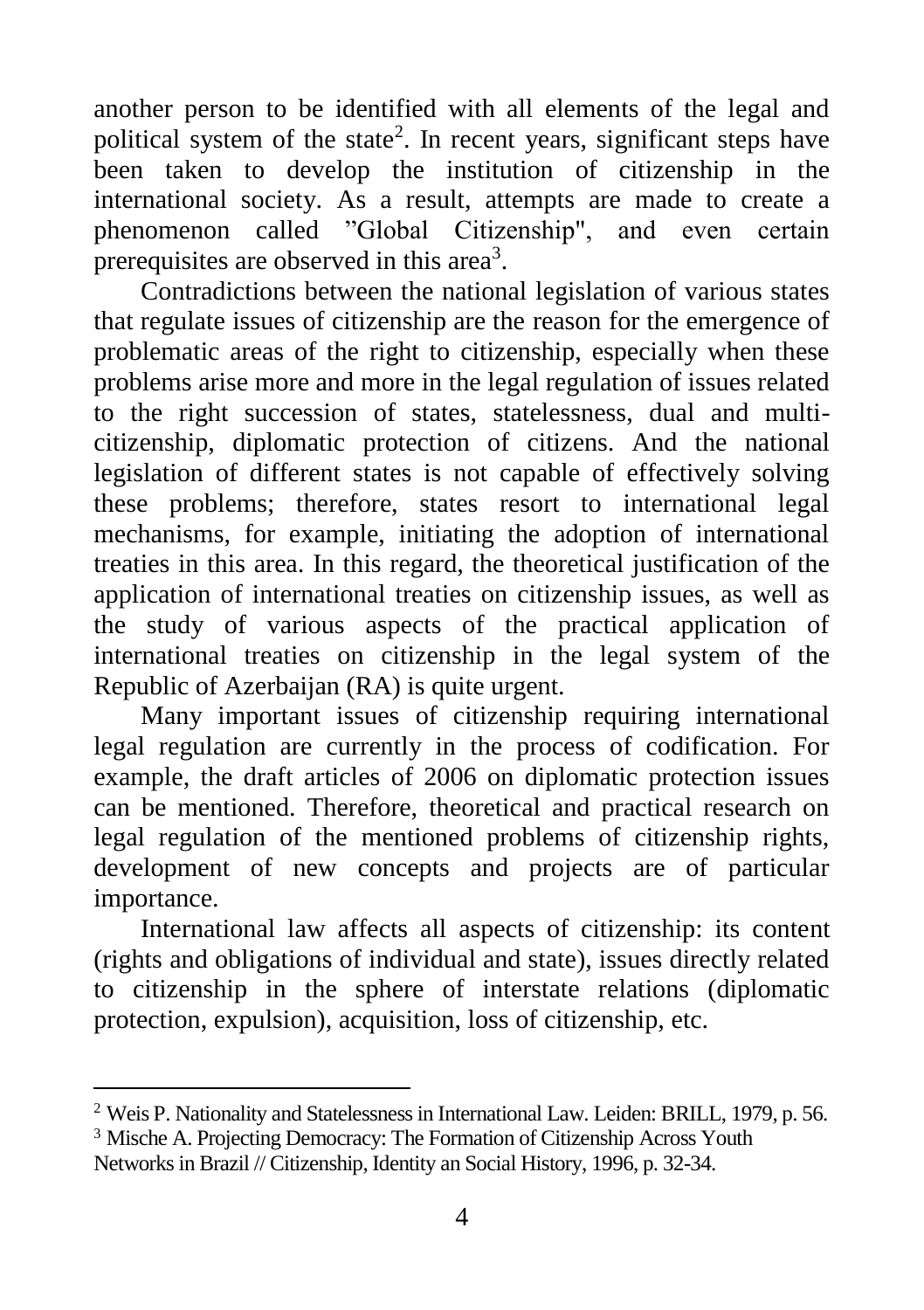Various positive changes in the life of our state have been reflected in many directions of the RA Citizenship Institute. The RA Constitution recognizes citizenship as an integral element of the constitutional system of the country. Constitutional legal foundations are the foundation that allows the institution of citizenship to obtain solid, progressive development. The Law of the Republic of Azerbaijan "On Citizenship of the Republic of Azerbaijan", adopted on September 30, 1998, became an important step towards improving the right to citizenship, which provided a clear definition of the grounds for the acquisition and loss of citizenship. However, an analysis of law enforcement practice shows that issues requiring effective solutions in ensuring the legal regulation of relations between the state and the individual still remain, in particular, a simplified procedure for obtaining citizenship, dual citizenship, renunciation of citizenship, diplomatic protection, etc. issues.

The need to carry out a comprehensive scientific research is also manifested in the fact that state bodies implementing the citizenship legislation rarely apply to international treaties in their activities. In fact, the application of the norms of international law along with national legislation should not be uncommon. Although the practice of using international legal norms in the RA is expanding, it is necessary to agree with him that law enforcement bodies tend to consider issues without taking into account the provisions of international treaties, that is, on the basis of national legislation. There are a number of objective reasons for the formation of such a negative practice. Among the objective reasons, first of all, it should be noted that our Republic has not supported broader international legal acts on citizenship issues. At the same time, the issues of applying existing, i.e. approved international legal acts have not been explained in detail.

Thus, the need for a comprehensive study of the right to citizenship in the RA, the implementation of international legal norms adopted in this area into national legislation, revealing contradictions in the legislative acts in force on citizenship issues, making proposals for further development of citizenship rights, etc. it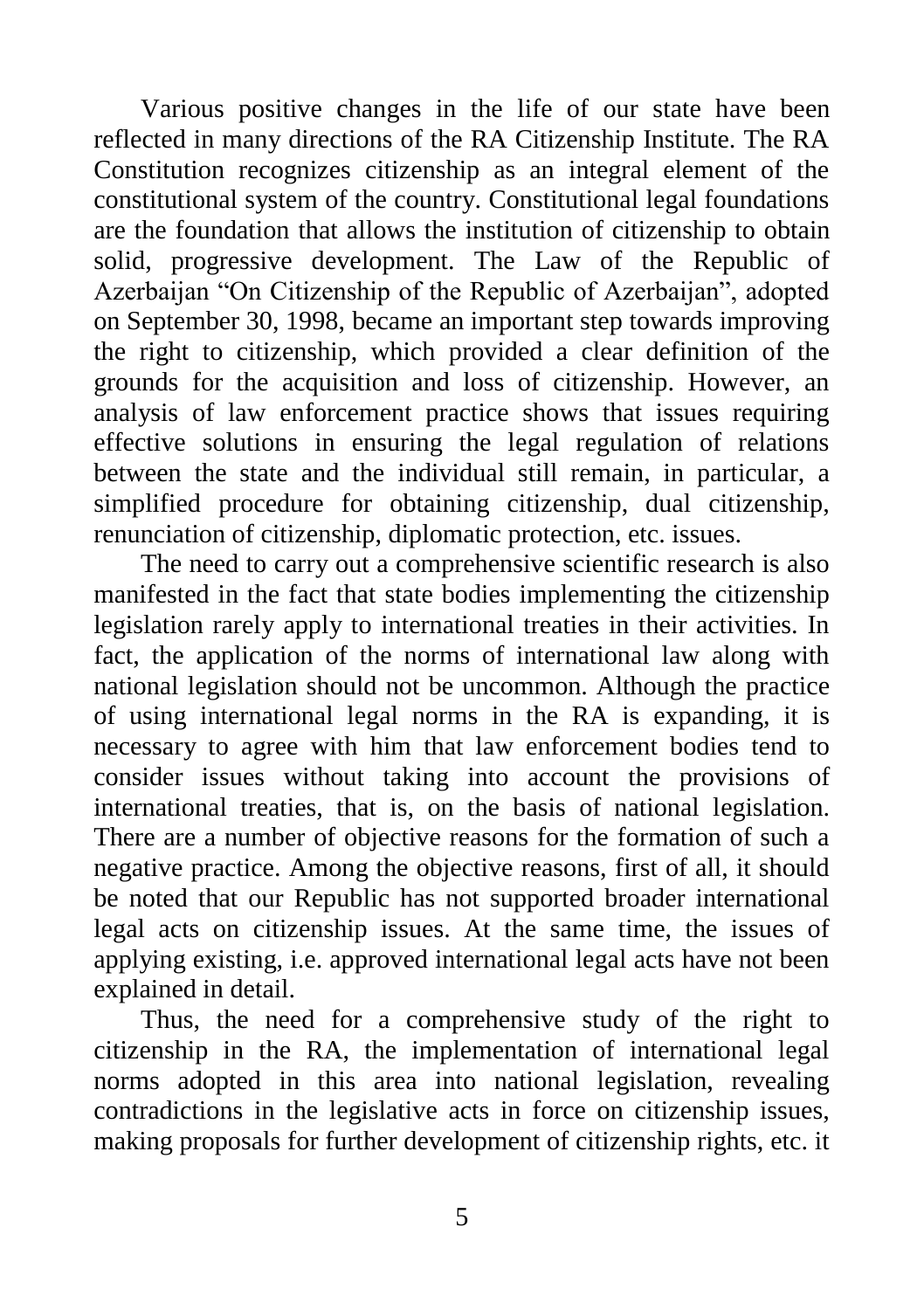is among the important issues that indicate the relevance of the selected research work.

Degree of scientific elaboration of the topic. In the dissertation, a number of domestic legal scientists conducting research in these and close areas – A.I.Aliyev, A.I.Askerov, A.Q.Mammadov, L.H.Huseynov, R.F.Mammadov, Sh.I.Aliyev, T.I.Huseynov, Z.A.Askerov, A.I.Mustafayeva, E.T.Suleymanova, I.M.Rahimov, M.N.Aliyev, R.R.Ismayılov, V.N.Agayeva, S.S.Aliye, etc.Foreign scientists, Russian: M.M.Avakov, A.B.Aksenov, Y.A.Ataniyazova, A.V.Belov, Y.R.Boyare, T.A.Vasilyeva, A.M.Mitskevich, İ.V.Rachkov, V.V.Svinarev, E.S.Smirnova, V.Y.Boytsov, N.V.Vitruk, L.D.Voyevodin, V.M.Hessen, A.A.Golovko, V.V.Kalinin, S.S.Kishkin, S.A.Komarov, R.I.Kulik, O.E.Kutafin, V.F.Mironov, E.A.Nexay, V.V.Polyanski, V.M.Safronov, V.Shevtsov, etc. Western and American scientists: P.Magnet, A.Kesby, T.Sh.Abebe, D.Akavi, P.Weis, L.Hettis, L.Оppenheym, А.Ferdross, Т.Hаmmar, U.Q.Hill, LD.Fridman, A.Shayo, I.Izenzee, P.Kirhoff, P.Kloze, S.Castles, A.Davidson, N.Stokes- DuPass, R.Fruja, A.Osler, H.Starky, P.Tambakaki, J.Demaine, H.Entvistle, S.Panser, L.Nauta, A.Mische, S.Veissbrot, P.J.Spiro, E.Rhoda and other researchers.

A number of special studies in this direction are also found in the legal literature of Azerbaijan. However, these studies are devoted exclusively to an extensive analysis of the national legislation on citizenship from the point of view of constitutional law<sup>4</sup>, then the interaction of citizenship issues with international law<sup>5</sup> and any problems related to citizenship<sup>6</sup>. In the present study, the problem was analyzed from a completely different direction, to be more

<sup>4</sup> Ismayilov R. R. Institute of citizenship of the Republic of Azerbaijan. School supplies. Baku: publishing house of Baku University, 2004, p.90 (in Russian).

<sup>5</sup> Aliyev S.S. Legislation on citizenship of the Republic of Azerbaijan and international law. Author's abstract of the dissertation for the degree of Doctor of Philosophy in Law. Baku: 2009, 24 p (in Azerbaijani).

<sup>6</sup> Agayeva V.N. Diplomatic defense in modern international law. Author's abstract of the dissertation for the degree of Doctor of Philosophy in Law. Baku: 2015, 32 p (in Azerbaijani).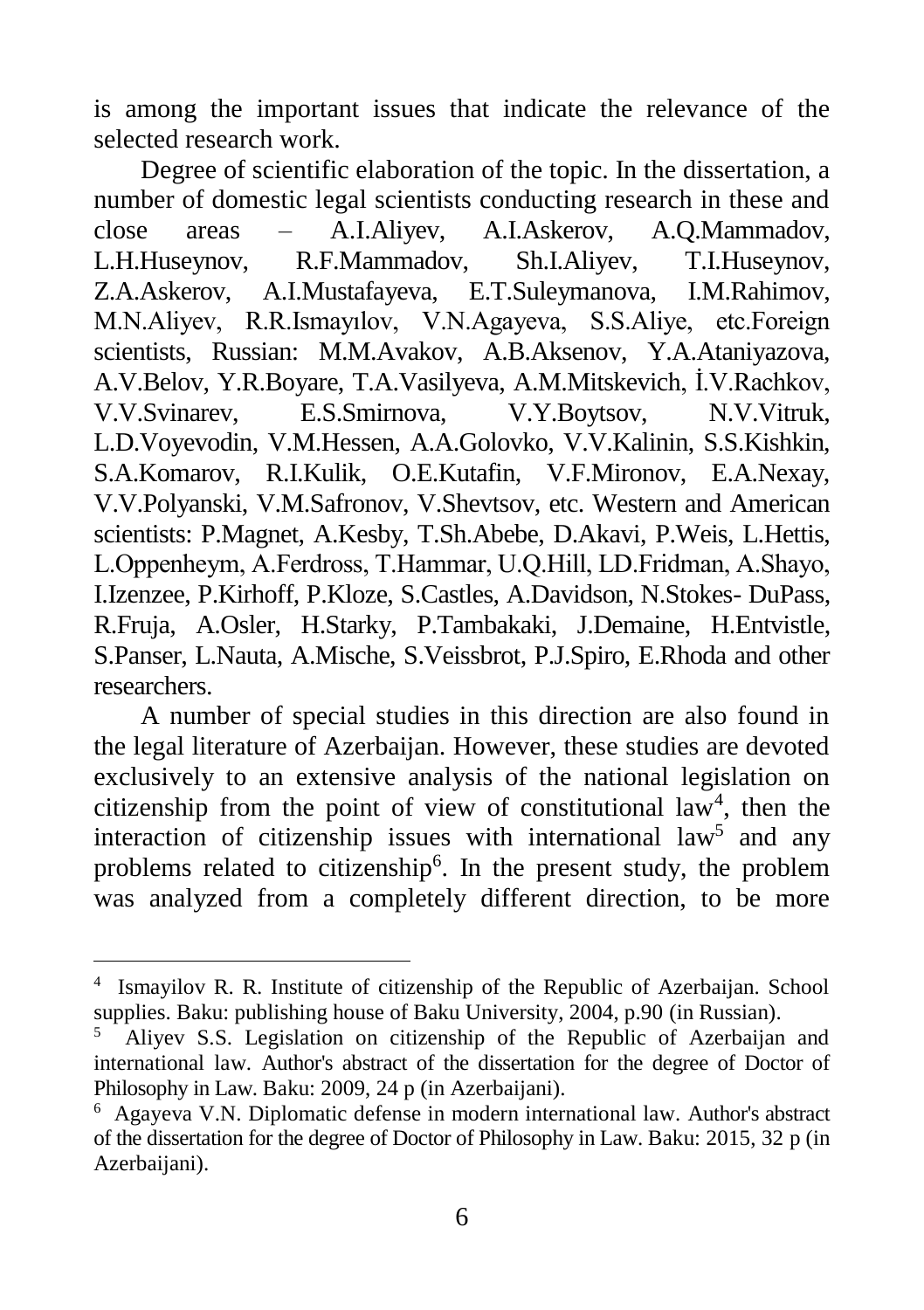precise, from the perspective of citizenship law as an important human right.

**Object and subject of research.** The object of the study is public relations arising in the international and interstate legal sphere on the regulation of the right to citizenship. The subject of the study is international legal acts in the field of citizenship law, decisions and resolutions of international organizations, decisions of international judicial bodies, customary norms, legislation of various states and legal norms enshrined in the RA legislation.

**Goals and objectives of the study.** The purpose of the study consists in a systematic and comprehensive study of the most pressing and controversial issues of international legal regulation of the law of citizenship in the theory and practice of international law, the formation of theoretical provisions and practical recommendations aimed at the further development of the theory and international law practices in this area of interstate cooperation, including At the same time, the purpose of the dissertation research is to study the legal foundations of the right to citizenship in the RA, to assess the effectiveness of existing legal mechanisms for regulating issues of citizenship and, in this way, to develop practical recommendations aimed at improving legislation regulating relations related to the further development of the right to citizenship.

In order to achieve the mentioned objectives, **the following tasks** were defined in the study:

- justification of the historical and social conditions of the formation of the right to citizenship and the definition of the concept of citizenship;

- disclosure of the content of the right to citizenship and provision of general characteristics;

- analysis of the political and legal nature of the right to citizenship by the norms of international law, which regulates various issues of citizenship ; ;

- analysis of the main features of EU citizenship and presentation of their new conceptual features;

- to identify the most acute and frequent problems of citizenship, which is the object of regulation of international law;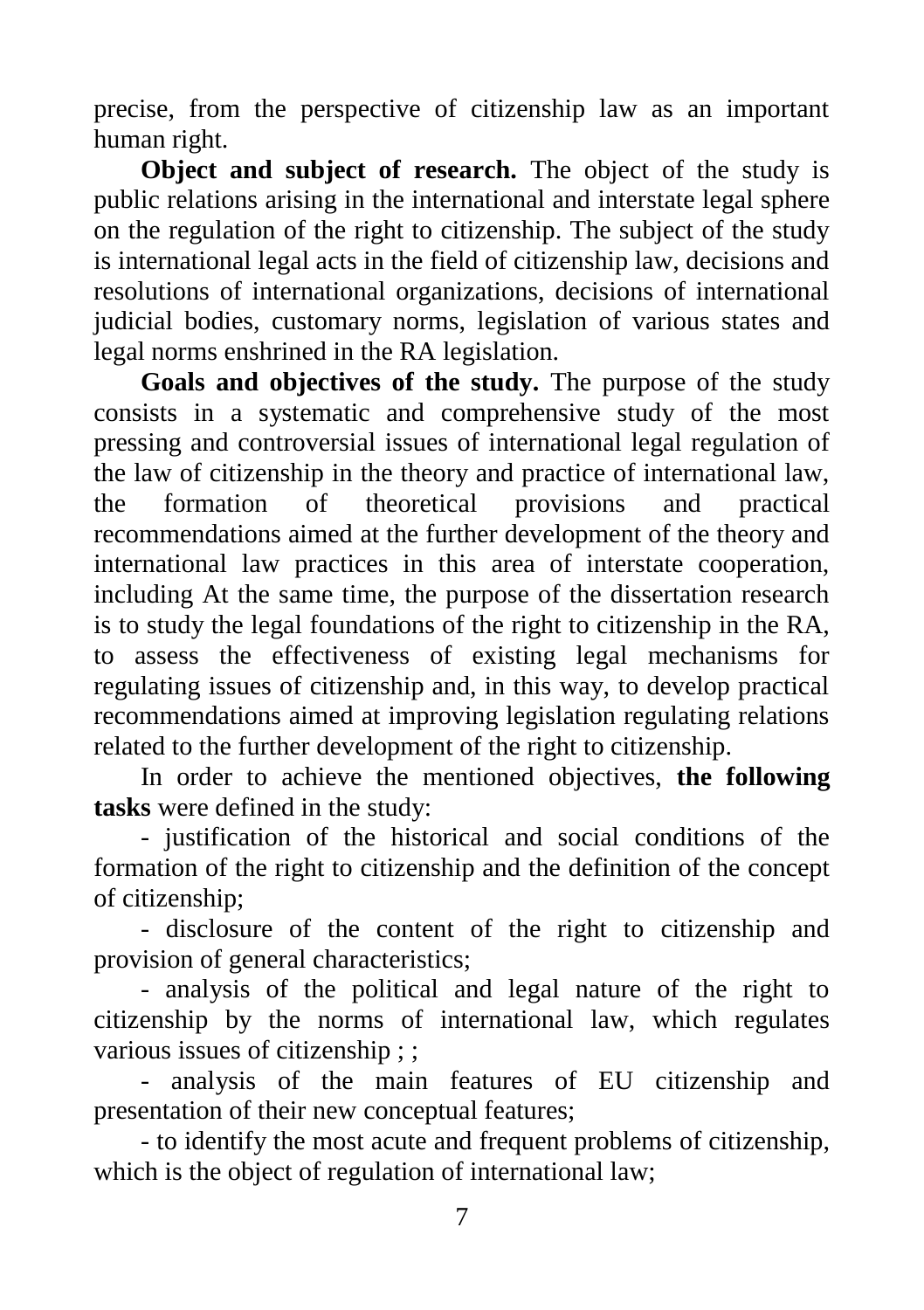- determination of the causes of the phenomenon of dual citizenship, assessment of its positive and negative characteristics;

- analysis of problems related to the protection of stateless persons ; ;

- to reveal theoretical and practical problems related to ensuring the right of citizens to diplomatic protection;

- investigation of problems related to formation of citizenship rights in the Republic of Azerbaijan at different stages of historical development ; ;

- To carry out a detailed analysis of the international legal, constitutional-legal and Human Rights bases of the Institute of RA citizenship;

- comparative - legal analysis of citizenship institute with the RA and other states;

- to identify gaps and contradictions in legal regulation of citizenship issues in the RA based on comprehensive analysis of international law and legislation of the RA;

-To propose legal solutions to eliminate the existing problems of the right to citizenship in the RA.

**Research methods**. The methodological basis of the research work is the principles and categories of dialectics. General scientific, including other methods, were widely used in the dissertation. For example, historical-legal, comparative-legal, formal-logical, concrete-sociological, etc.

**Scientific novelty of the study.** The scientific novelty of the study is due to the fact that in the dissertation, an attempt is made to develop, apply international standards in the sphere of citizenship law, which characterizes its importance in international law in modern times, and a complex and comprehensive study of topical problems in this direction. Later, in the dissertation, a number of initiatives are put forward aimed at increasing the effectiveness of the right to citizenship and eliminating the causes of international disputes in this area. Finally, for the first time at the dissertation level, a complex scientific study was carried out on the development of the right to citizenship in the AR under the influence of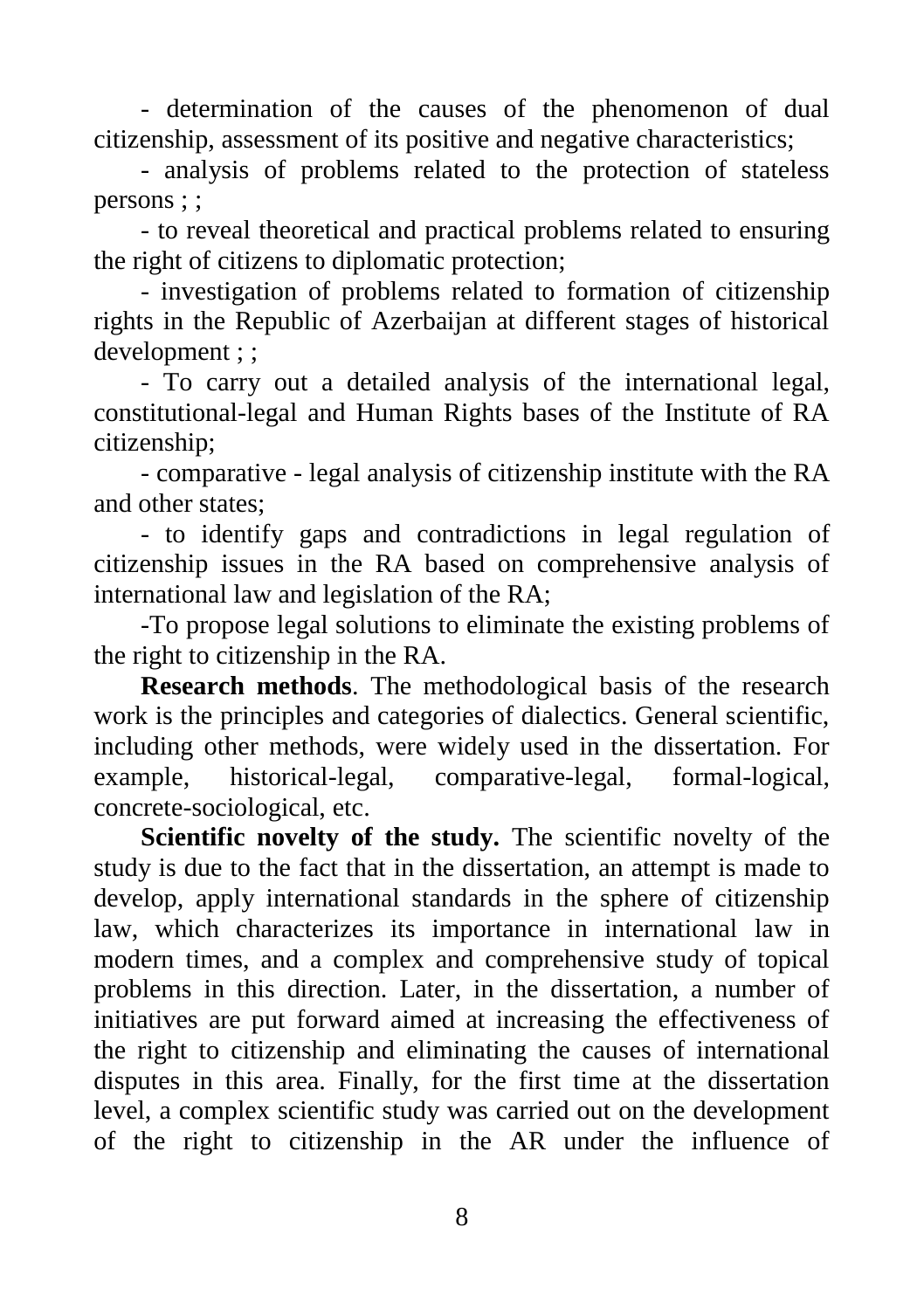international legal norms, improving the practice of existing legislation and law enforcement.

**Main provisions put on defense.** In the dissertation, the following new scientific provisions expressing the scientific novelty of the study are submitted to the defense:

1. The essence of the"right to citizenship "is directly related to the definition of the concept of" citizenship". "Citizenship" is broader than the concept of" the right to citizenship " and at the same time includes social, political, moral and psychological aspects. In this case, if in the legal quality citizenship forms the relationship between the state and the person, then in the social aspect citizenship embodies, first of all, the relationship of the person with society, which creates the state and is presented in the form of a people (nation). Citizenship is not only legal, but also political-legal relationship of a person with the state. This is due to the high political potential of citizenship. The point is that only citizens have the opportunity to participate in the exercise of political power, and only citizens are affected by the political power of the state in full. The mentioned features related to"citizenship "are reflected in the content of the"right to citizenship " and are reflected in important international documents.

2. International law has made a significant contribution to the assessment and development of the institution of citizenship as a product of intra-state law and as a solid legal link connecting identity with the state. International law reveals a number of mutual rights and obligations of the state and the individual, and also emphasizes the inadmissibility of linking the right to citizenship with the ethnic origin of the individual. The goal here is to avoid discrimination among people according to the criterion of citizenship and, as a result, to ensure human rights and freedoms.

3. Based on the analysis of various approaches to citizenship law, its content as an independent inter-sectoral institution of law was clarified and it was determined that this institute seriously uses the norms of constitutional law, international law, human rights and other branches of law. It is in the unity of these areas that the main essence of the right to citizenship can be defined and developed.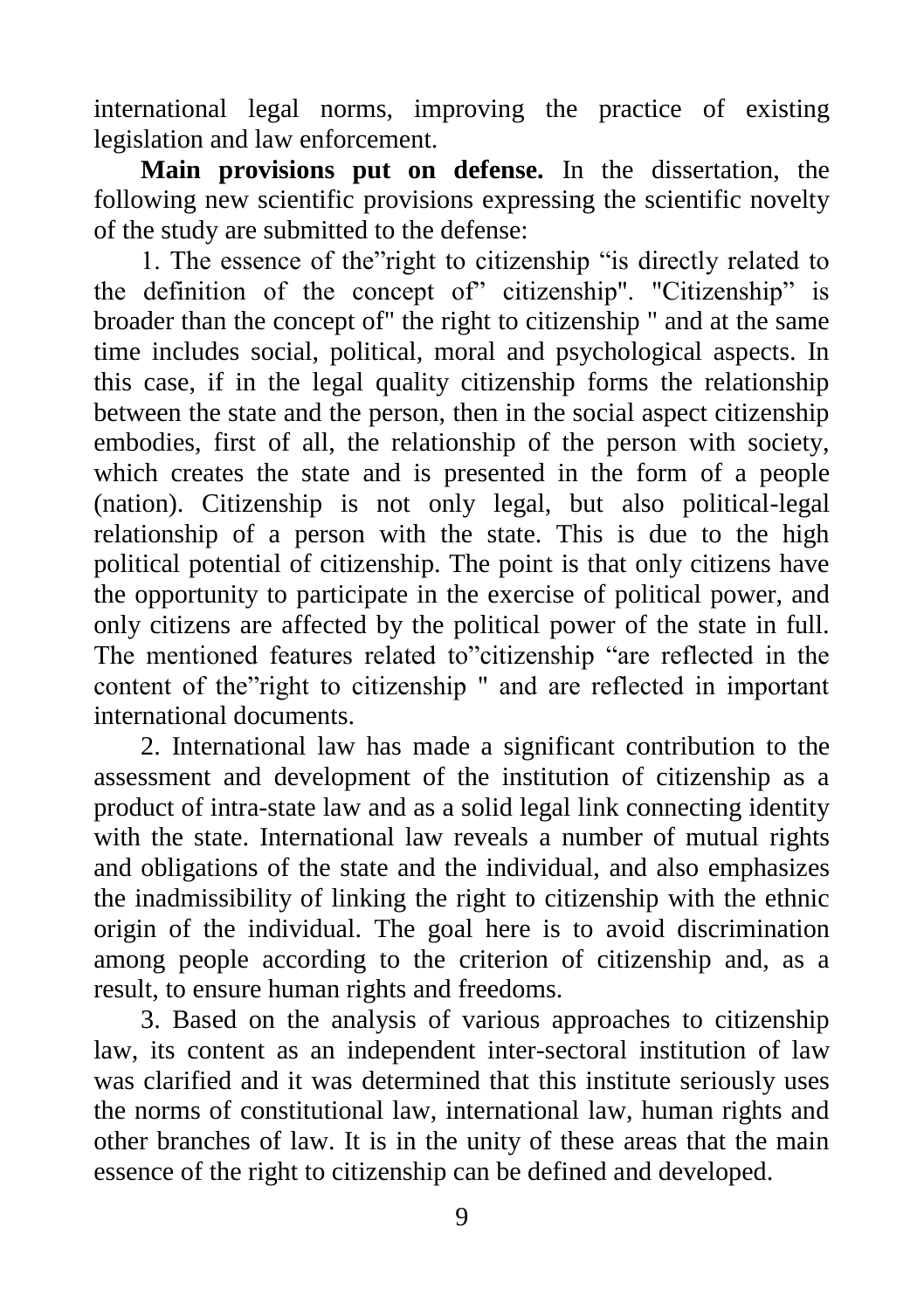4. International law significantly affects the content of citizenship, that is, establishes the standards of the state's treatment of its citizens. The influence of international law on the content of citizenship is manifested in two forms: in the first case, international legal acts directly determine the rights and obligations of individuals, i.e., those international legal norms are addressed directly to individuals, and in the second case, international treaties oblige states to adapt their legislation to the provisions of those international legal acts. Accordingly, the first form of influence can be defined as a direct settlement of the relevant relations, and the second form is of great importance as the unification of national citizenship legislation implemented with the help of international treaties. Both cases are closely interconnected and should be considered jointly.

5. International law has a fundamental impact on the formation of the basic principles of legal regulation of citizenship, among them the right to acquire citizenship, the Prohibition of arbitrary deprivation of citizenship, etc. especially it should be noted. These general principles are aimed at rapprochement of national legal systems in matters of citizenship, they also act as a binding tool between international law and interstate law in matters related to the criterion of the legality of Interstate acts on citizenship and Citizenship Law. These principles have been enshrined and developed in important international treaties on human rights, including the regulation of citizenship issues.

6. The right to diplomatic protection, which is one of the urgent problems of the right to citizenship in modern international law, can act as both the right and duty of the state in relation to citizens. From this point of view, the legal nature of diplomatic protection can be assessed in two aspects: first, from the point of view of state law-here the state can implement diplomatic protection both for its citizens and other non-citizens (refugees, apatrids; secondly, from the point of view of the duty of the state-here the state is obliged to protect its citizens, including dual citizens, who have a political and legal relationship with it. As for refugees or apatrids, since they do not have a political-legal relationship with the relevant state, the state may make changes to national legislation or take international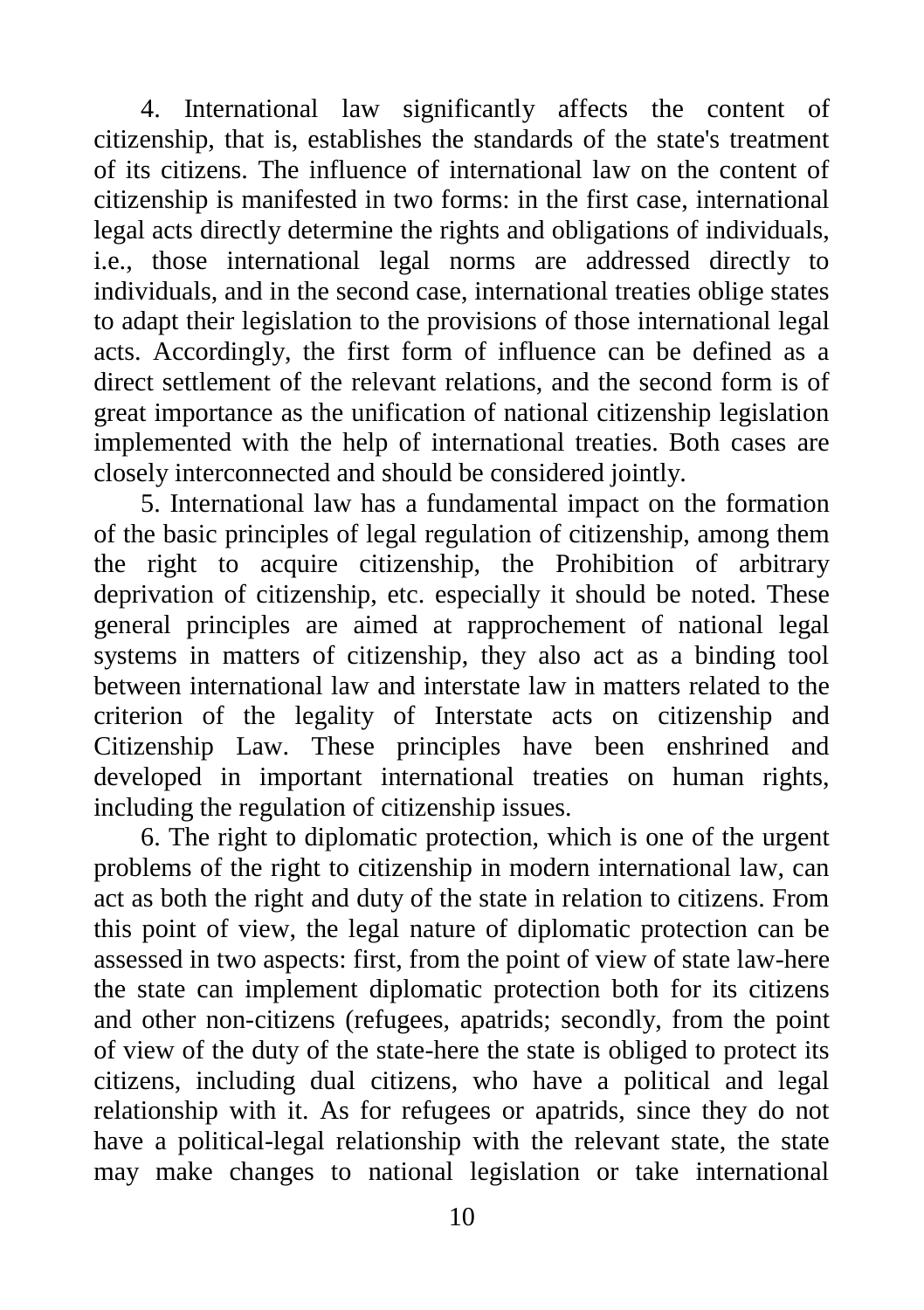obligations to protect these categories of persons. Since the principle of respect for human rights and fundamental freedoms, acting as one of the basic principles of international law, determines the obligation to ensure the human rights of all persons located in the territory of the state, it is necessary to reflect in international treaties (in the form of additional protocols to international treaties) the norms of international law on diplomatic protection. The principle of respect for human rights and fundamental freedoms is based on general system of provisions that suggest the fulfillment of obligations for all states.

7. The citizenship of the EU has an international legal nature which is expressed in prteserrving subsidial nature of the EU citizenship in relation to the national citizenship of the EU member states. Moreover, the analysis of EU citizenship gives grounds to assert that EU citizens do not have any obligations to the EU. In our opinion, this issue should not create an impression contrary to the classic idea of citizenship, since citizenship does not give individuals not only rights, but also requires a responsible attitude from them to the counterparties of the relevant legal relationship. It can be argued that this legal structure provides additional rights to citizens of member states in comparison with national citizenship, which, in turn, not only provides an opportunity to expand the legal guarantees of individuals, but also an initiative aimed at the development of the idea of "European solidarity and identity". This does not contradict the concept of" right to citizenship", but is aimed at further development and provision of relations in this regard.

8. In order to give a detailed idea of the right to citizenship existing in our Republic in the modern period, its formation, legal basis, first of all, it is necessary to consider the history of its formation. In different historical periods, Azerbaijan did not have the right to citizenship in the modern sense of the word. The main legal document of the Azerbaijan Democratic Republic and the declaration of independence with the status of constitutional act reflected the issues such as ensuring civil and political rights of citizens, equality of rights of everyone. Despite its existence for about two years, the law on the citizenship of Azerbaijan was adopted in the period of the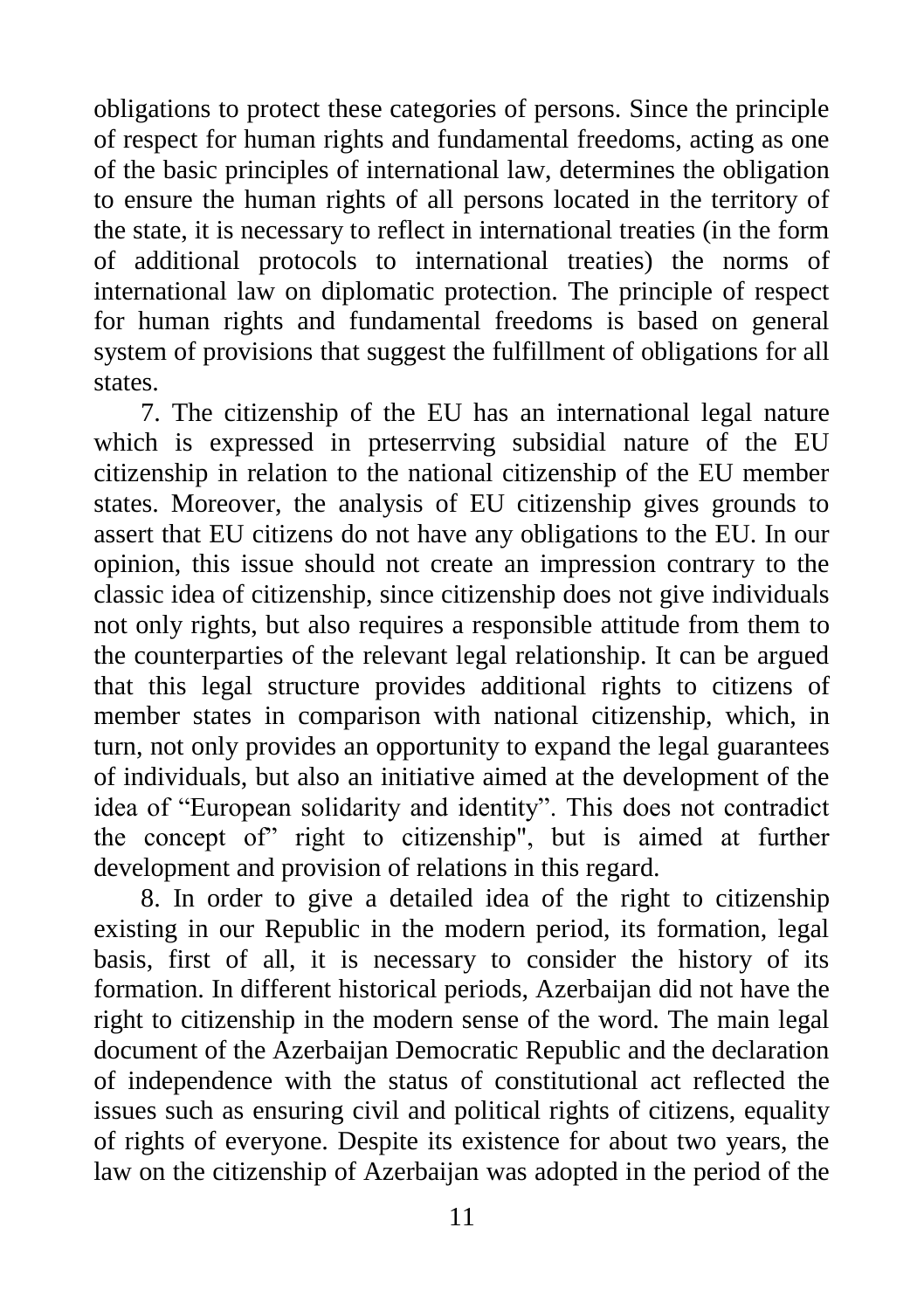Azerbaijan Democratic Republic, specifically dated August 11, 1919, for the first time in the history of Azerbaijan, establishing such concepts as "citizenship of Azerbaijan", "citizen of Azerbaijan" at the normative legal level, created the legal basis of the right to citizenship. Already in the period of the Azerbaijan Democratic Republic, the concept of "citizenship of Azerbaijan" was used in official documents. The above - mentioned reaffirms the historical and important nature of the concept of" right to citizenship" for our state.

9. The legal basis of the right to citizenship in our Republic is, first of all, the Constitution of the Republic of Azerbaijan. The RA Constitution provides an understanding of the right to citizenship, provides the right to citizenship, and also provides a wide range of opportunities for the realization and protection of citizens ' rights. In this regard, the RA Constitution is one of the rare constitutions that comprehensively defines this right at the highest level of law and creates legal grounds for its implementation. Along with the RA Constitution, the adoption of a separate normative legal act, the law of RA "On Citizenship of the Republic of Azerbaijan" dated September 30, 1998, indicates that the right to citizenship in our Republic is given special importance and is always in the center of RA attention.

10. One important issue should be especially noted in the issue of the impact of international legal norms on citizenship on the legislation of AR. We are talking about the conflict between the norms of international law and national law in the issue of losing citizenship. Specific cases of loss of citizenship are listed after changes made to the Law" On Citizenship of the Republic of Azerbaijan " (Law dated December 04, 2015). However, these circumstances do not correspond to the 1961 Convention On the Reduction of Statelessness, which the RA has joined, specifically, Articles 8.1 and 9 of the Convention. True, after the last amendments to the Constitution of the Republic of Azerbaijan (September 26, 2016), this issue has also been fixed in the Constitution, but given the fact that during the amendments to the law there is a norm in the Constitution of the Republic of Azerbaijan "in no case can be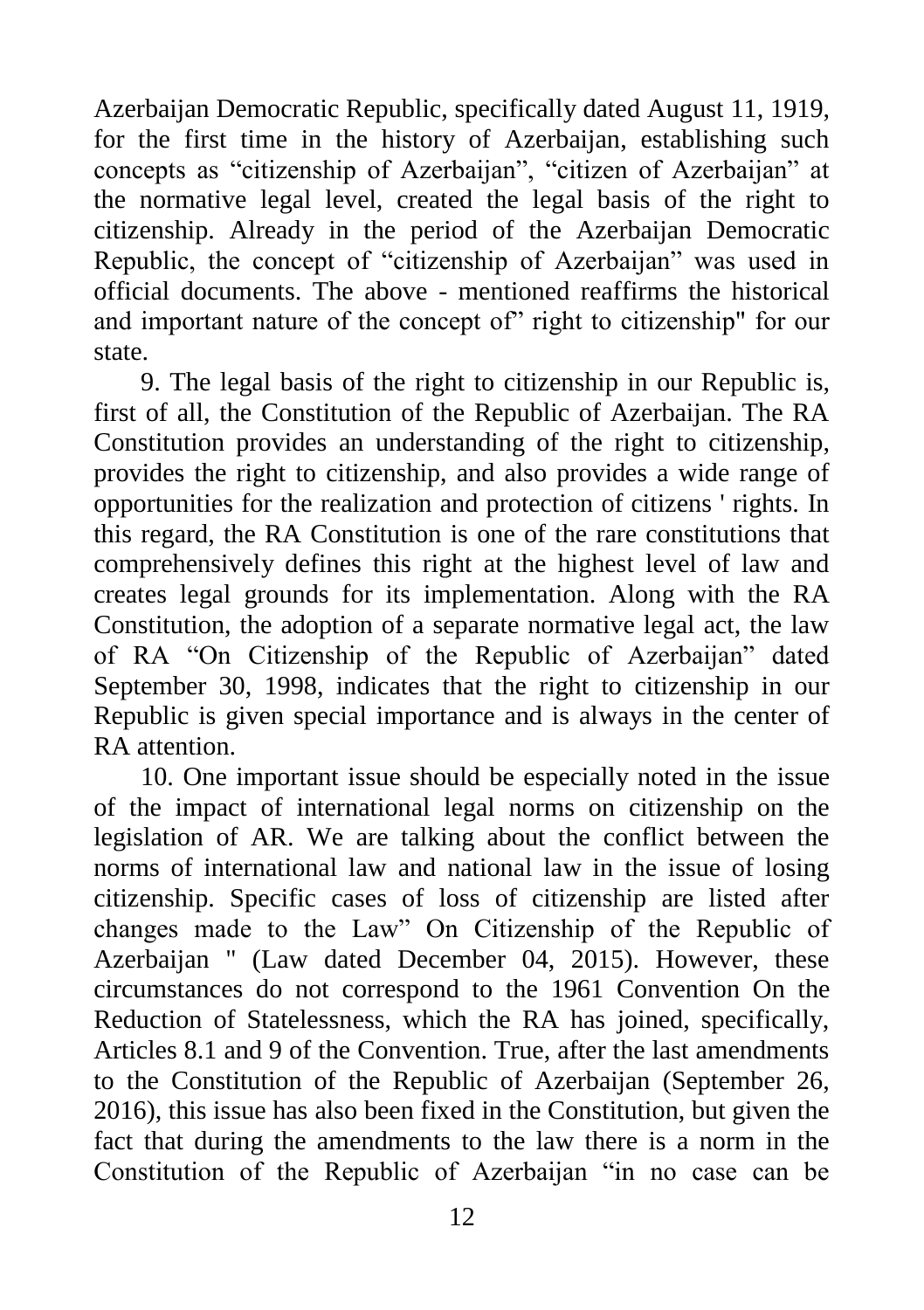deprived of citizenship of the Republic of Azerbaijan". We believe that a citizen can not be deprived of citizenship, regardless of what kind of crime he committed, he can be brought to criminal liability and punished only for the crime he committed. From this point of view, it can be argued that the norms of international law are not properly applied in national legislation. However, this circumstance makes it necessary to make amendments into the current legislation.

**It ought to be noted that the theoretical and practical significance of the study** is provided by the fundamental international law approach to the study of citizenship law. The theoretical analysis of the problems that make up the subject of the dissertation research is based on a scientific study of issues of international legal regulation of citizenship, taking into account the modern level of development of international law and interstate cooperation in this sphere. The theoretical provisions summarized in the dissertation can also be used for further research of the problems of international law of cooperation on citizenship issues. Finally, the materials of the dissertation include international public and private law, human rights, constitutional law, administrative law, legal regulation of issues of migration and citizenship, etc.

**Approbation and application**. A number of issues related to important aspects of the dissertation were published in journals and international conference materials published in the RA and abroad.

**The name of the organization in which the dissertation was performed.** The dissertation was performed at the UNESCO Chair of "Human Rights and Information Law" of the Law faculty of the Baku State University.

**Structure of the dissertation.** The dissertation consists of introduction, 10 chapters uniting 3 paragraphs, conclusion and a list of used literature.

## **MAIN CONTENT OF THE RESEARCH**

**The introductory part of the research** substantiates the relevance of the topic, explains the degree of scientific elaboration, object and subject, goals and objectives, scientific novelty of the work,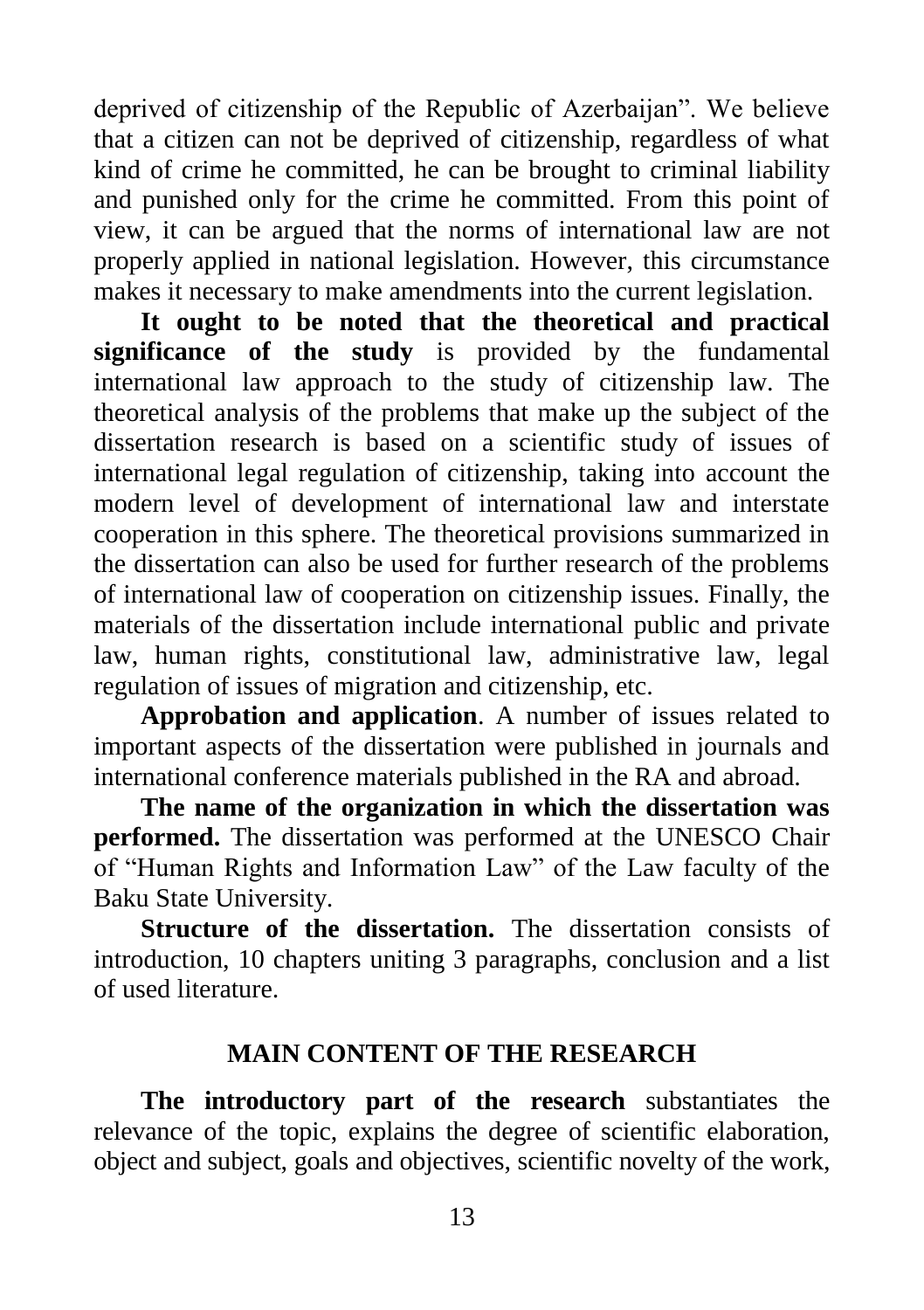new scientific provisions and practical significance, approbation of research results and structure of research.

**The first chapter is called "The Essence and Legal Nature of the Right to Citizenship"** and consists of three paragraphs.

**The first paragraph** examines issues related to the formation, essence and specific features of the right to citizenship.

An analysis of the scientific literature and legislation on citizenship law shows that there are several scientific approaches to explaining the essence of this concept. The first of them (Paul Magnette, Alison Kesby, P.Klose) defines citizenship as a special legal or political-legal relationship between the state and the person. Within the framework of this approach, in one case, the content of such a legal relationship of the person with the state corresponds to the totality of the rights and obligations of the person established by the state, in the other case, to the existence of mutual rights and obligations, in other words, citizenship is attributed to the legal status of the person in It should be especially noted at this time that the current legal relationship between the state and an individual is also the primary and main condition for the emergence of mutual rights and obligations. According to the second widespread approach to citizenship (Stephen Castles, Alastar Davidson, Nicole Stoks-DuPass, Ramona Fruja), citizenship is defined as the identity of a person as state. Within the framework of the third scientific direction, scientists (Audrey Osler, Hugu Starki, Paulina Tambakaki) recognize the existence of a certain legal status of a person as the main characteristic of citizenship. The fourth direction (Mark D.Vitaker, Andy Scarry) combines" state identity of a person "with"constant contact", which gives priority to the criterion of" identity".

Citizenship is the basis for determining the legal status of a person, an essential condition for the determination of the complex of his rights and obligations within any state, as well as in international society. This is of fundamental importance not only for the study of the legal status of a person, but also for the development of new mechanisms for solving the problems of bringing the domestic legislation of states to compliance with international law norms on the institution of citizenship. Citizenship, first of all, is a solid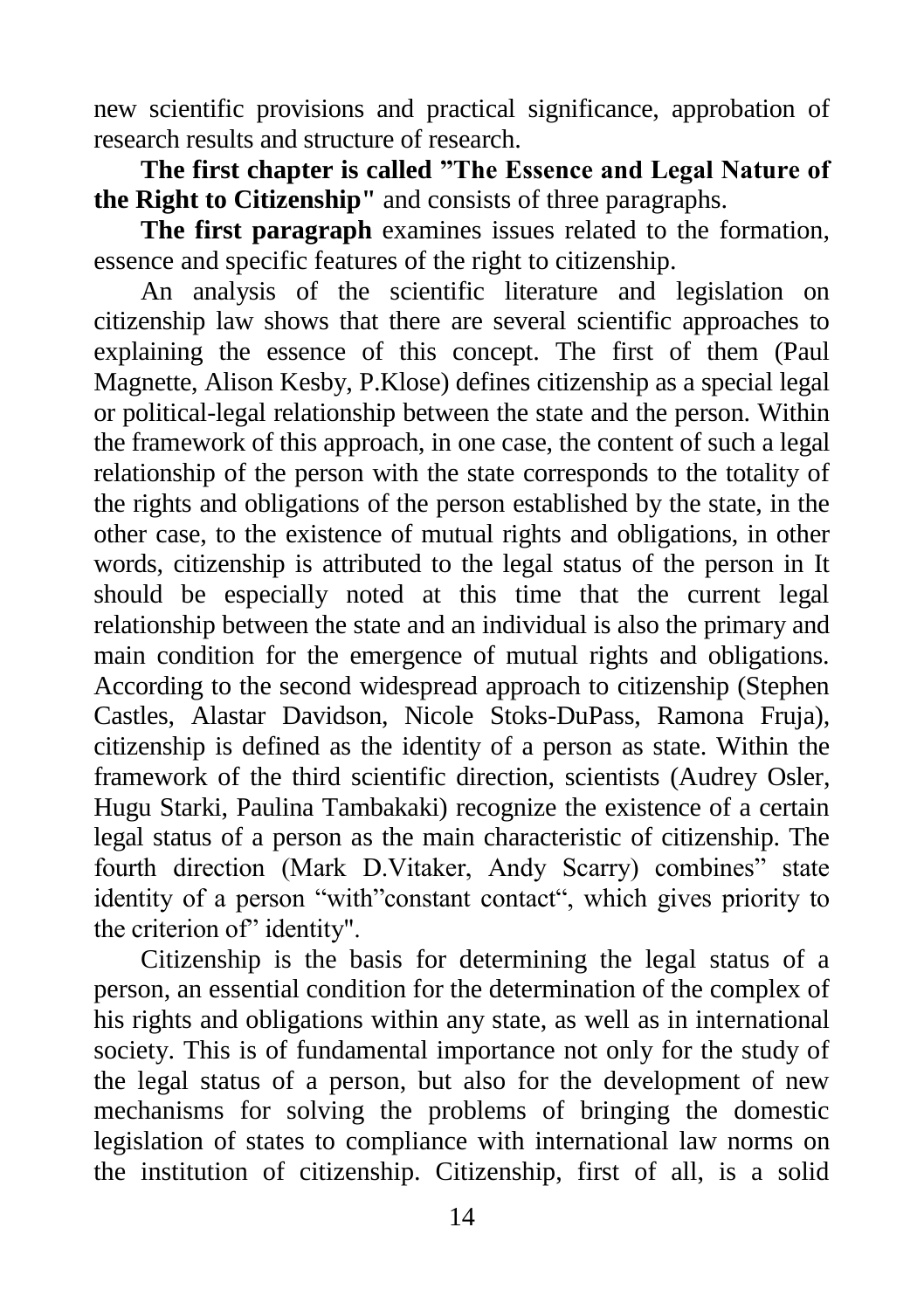political and legal relationship between an individual and the state, which serves citizens as a prerequisite for the influence of State independence.

Until the middle of the twentieth century, the institution of citizenship was regulated purely by the norms of national law, but later, with international cooperation, international law began to seriously influence the content of citizenship and the protection of human rights, and finally, it began to regulate the main elements in this area. This process is currently developing in the direction of the Primate of international law.

Thus, citizenship should be recognized as a person's belonging to the state, such belonging manifests itself in a stable legal relationship, and the person acquires the rights, which are enshrined in the Constitution and laws of the state and corresponding to international law, enjoys freedoms, carries out duties, and is also provided with appropriate protection within and outside the state.

**The second paragraph** examines the issues related to theoretical and legal approaches to determining the right to citizenship.

It is considered more expedient to approach citizenship as a practical institution, consisting of an understanding of its acquisition, loss and the totality of other issues arising in this process. In other words, it is wrong to look at citizenship, only from the direction of its acquisition or settlement of the rights and obligations of a citizen. In this regard, in modern times, taking into account changes in the content and essence of the concept of citizenship in the context of globalization, it would be important to give a more accurate understanding of this term, especially by analyzing existing ideas and approaches in this direction in scientific literature.

According to most scientists who conducted research on citizenship issues in international law, "citizenship" is the personal relationship of one or another person, which allows him to identify with all elements of the country's legal and political system<sup>7</sup>.

<sup>7</sup> Donner Ruth. The Regulation of Nationality in International Law. Transnational Publishers, 1994, 433 p.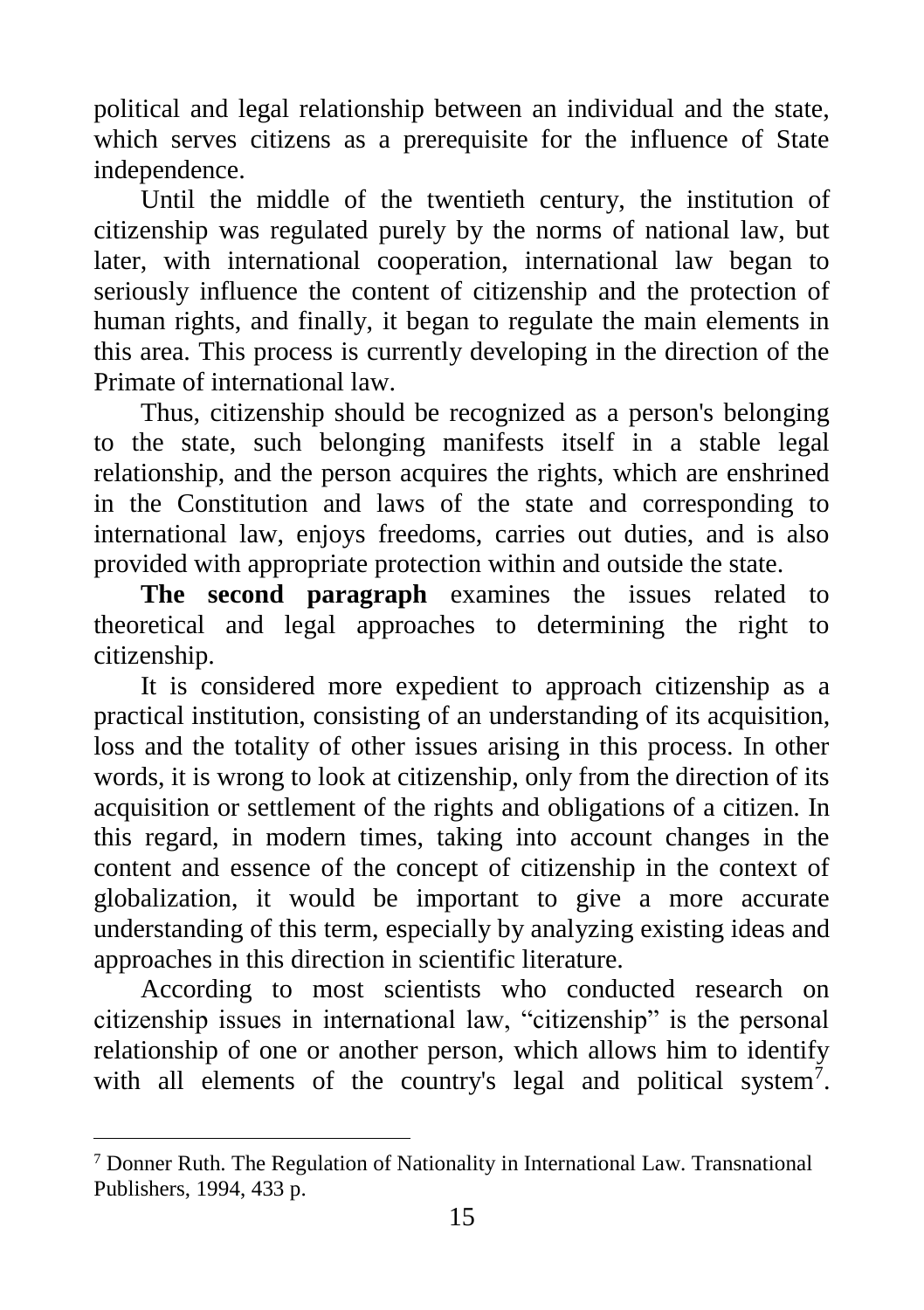According to the doctrine of classical orientation, three components are necessary for the existence of the state: territorial, population and government<sup>8</sup>, and citizenship is a matter of determining national identity, at which time the nation includes the totality of people who form the basis of a national state. T.N.Marshall defines three elements of citizenship: civil, political and social. The first element, according to the author, refers to the rights necessary for individual freedom. The element of politics gives a person the right to participate in the exercise of political power as a member of a body in which political power is granted, or selectively. The third element covers such issues as the standard of living, the right to education, the right to health $9$ .

Thus, citizenship is a stable political-legal relationship between an individual and a state, which is expressed in mutual rights and responsibilities. This approach to the appointment of citizenship is also used in the legislation of most states. The political-legal relations expressed here, by complementing each other, constitute the main content of the right to citizenship and are further strengthened by the definition of important international documents.

**In the third paragraph,** issues of the international legal foundations of the regulation of the right to citizenship are studied.

Due to the fact that the right to citizenship, on the one hand, is one of the most important institutions of constitutional law and human rights, issues of citizenship are regulated mainly by intra-state law. Citizenship is also an institution of international law, as important and fundamental issues related to citizenship are regulated not only by national law, but also by international law. In the legal literature it is rightly noted that the function of international legal norms in the regulation of citizenship issues is developing along an expanding line. In particular, the principles of legal regulation of

<sup>8</sup> Savenco I. Brèves Considérations Concernant le Lien entre la Citoyenneté Nationale et la Citoyenneté Européenne/Brief Considerations Regarding the link between the National Citizenship and European Citizenship. Acta Universitatis Danubius. Juridica, Vol 2, No 1, 2006, p. 171.

<sup>&</sup>lt;sup>9</sup> Marshall, T. Citizenship and Social Class. In J. Manza, & M. Sauder, Inequality and Society. New York: 2009, p. 148.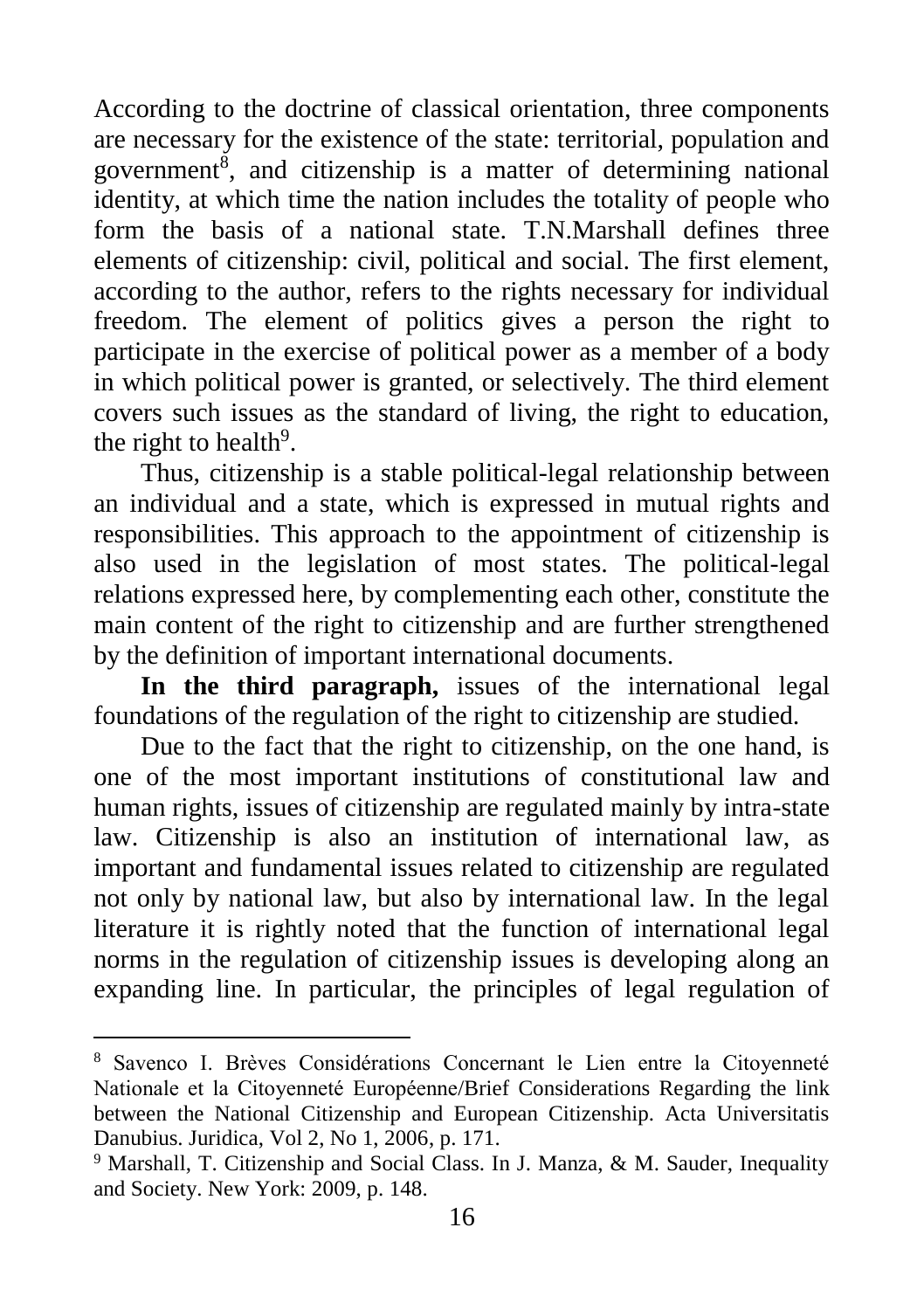citizenship (the right to citizenship, the inadmissibility of arbitrary deprivation of citizenship, the reduction of statelessness, etc.) international law is in line with the norms of international treaties adopted in the field of human rights protection. The norms of international law provide for the unification of separate intra-state legislative acts by principles regulating the issues of citizenship. In other words, the relevant principles form the institution of citizenship, which consists of a complex of constitutional law and international law<sup>10</sup>.

The first step towards the International Legal Regulation on citizenship was the adoption of the Convention on certain issues related to the collusion of citizenship laws of 1930. By the convention, the sovereign right of each state to determine the circle of its citizens within the framework of national legislation was recognized, and it was also established that other states respect the condition that this right is subject to current international legislation, international tradition and the general principles of the law on citizenship.

Other important international legal documents adopted in this area define the international legal basis of the right to citizenship: Universal Declaration of human rights of 1948; Convention on the reduction of statelessness in cases of 1961; Convention on the reduction of multidimensionality in cases of multiple nationality in 1963;International Covenant on Civil and political rights in 1966; European Convention on citizenship in 1997;

International law affects the formation of the basic principles of legal regulation of citizenship, and also contributes to the improvement of the national legislation of states and the rapprochement of their national legal systems. For this reason, the Convention on citizenship adopted by the Council of Europe in 1997 as an important international treaty in terms of determining common

<sup>&</sup>lt;sup>10</sup> Alivev S.S. Legislation on citizenship of the Republic of Azerbaijan and international law. Author's abstract of the dissertation for the degree of Doctor of Philosophy in Law. Baku: 2009, p.6-7 (in Azerbaijani).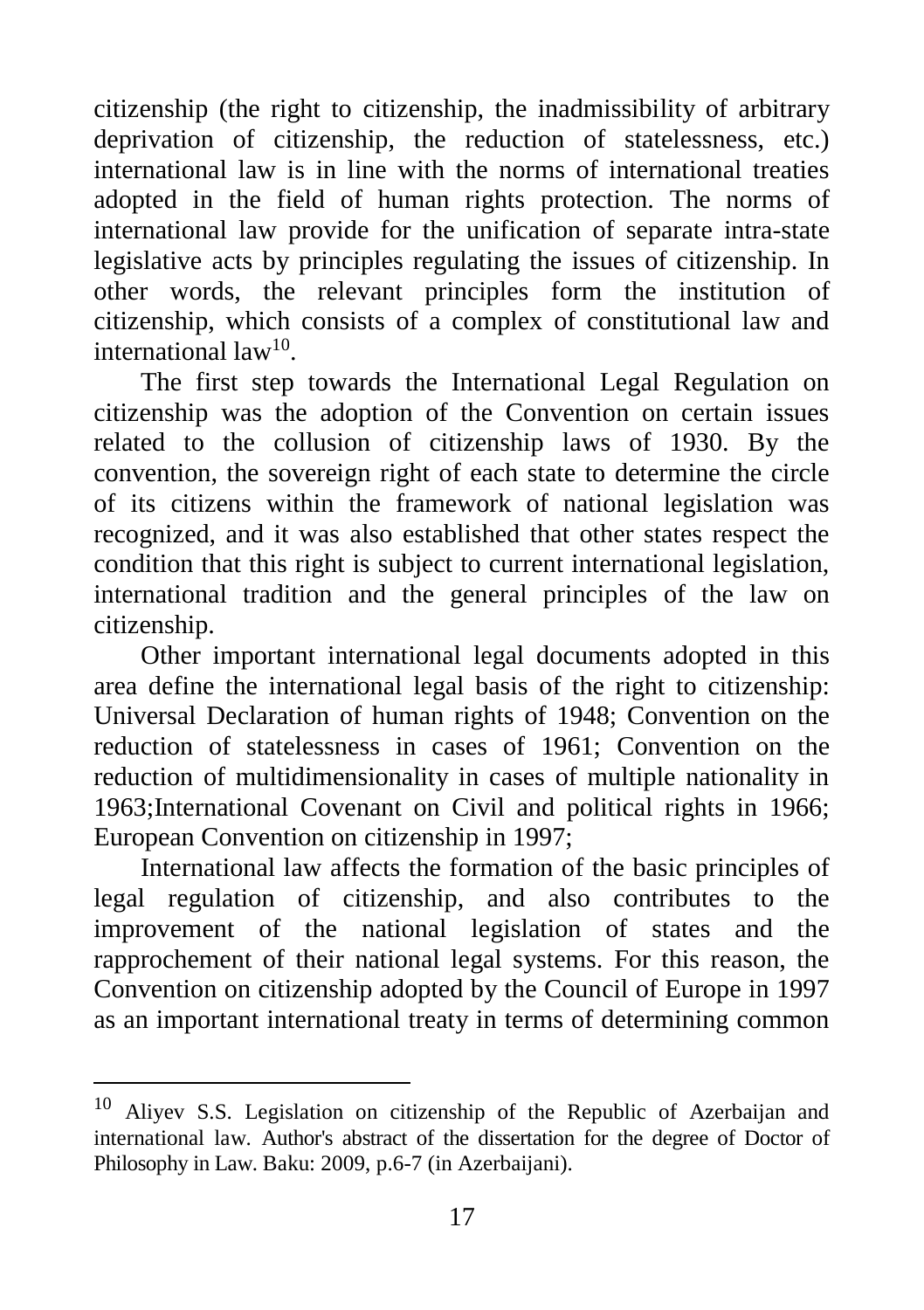terms, terms and principles for the acquisition and termination of citizenship among member states plays an important role in improving the legislation of the respective states.

**The second chapter is titled "Actual Problems of the Right to Citizenship in the Context of Globalization"** and consists of four paragraphs.

**In the first paragraph,** the problem of binary and multipartnership is studied.

Territorial changes and migration should be noted as the main reasons for the emergence of dual citizenship. Another major reason for the emergence of dual citizenship in the modern world is the presence of disagreements in the legislation of various states regarding the acquisition and loss of citizenship. In this regard, two principles are applied in the legislation of different states: "law of blood" (ius sanquini) and "law of land" (ius soli).

The dissertation proposes to include in the legislation of states provisions on the regulation of dual (multiple) citizenship issues. This, in particular, along with ensuring human rights, will serve the fulfillment of obligations to the state in which each person is stateless, and, finally, legal regulation of issues related to diplomatic protection.

When addressing the issue of dual citizenship recognition, it is important to pay attention to the optimal balancing of the positive and negative sides of the institution of dual citizenship under the appropriate conditions. In other words, it is possible to jointly regulate all existing difficulties related to citizenship and eliminate harmful consequences. In this context, it is necessary to encourage effective measures to be taken so that the problem can be solved effectively and to achieve the creation of a single legal framework that regulates the institution of dual (multi) citizenship at a later stage.

At the same time, in order to create such a legal framework governing the institution of dual (multiple) citizenship, it is necessary, first of all, to have a policy, coordinated and purposeful by the majority of states, based on a single universal worldview, moral values and moral principles. It is also necessary to try to bring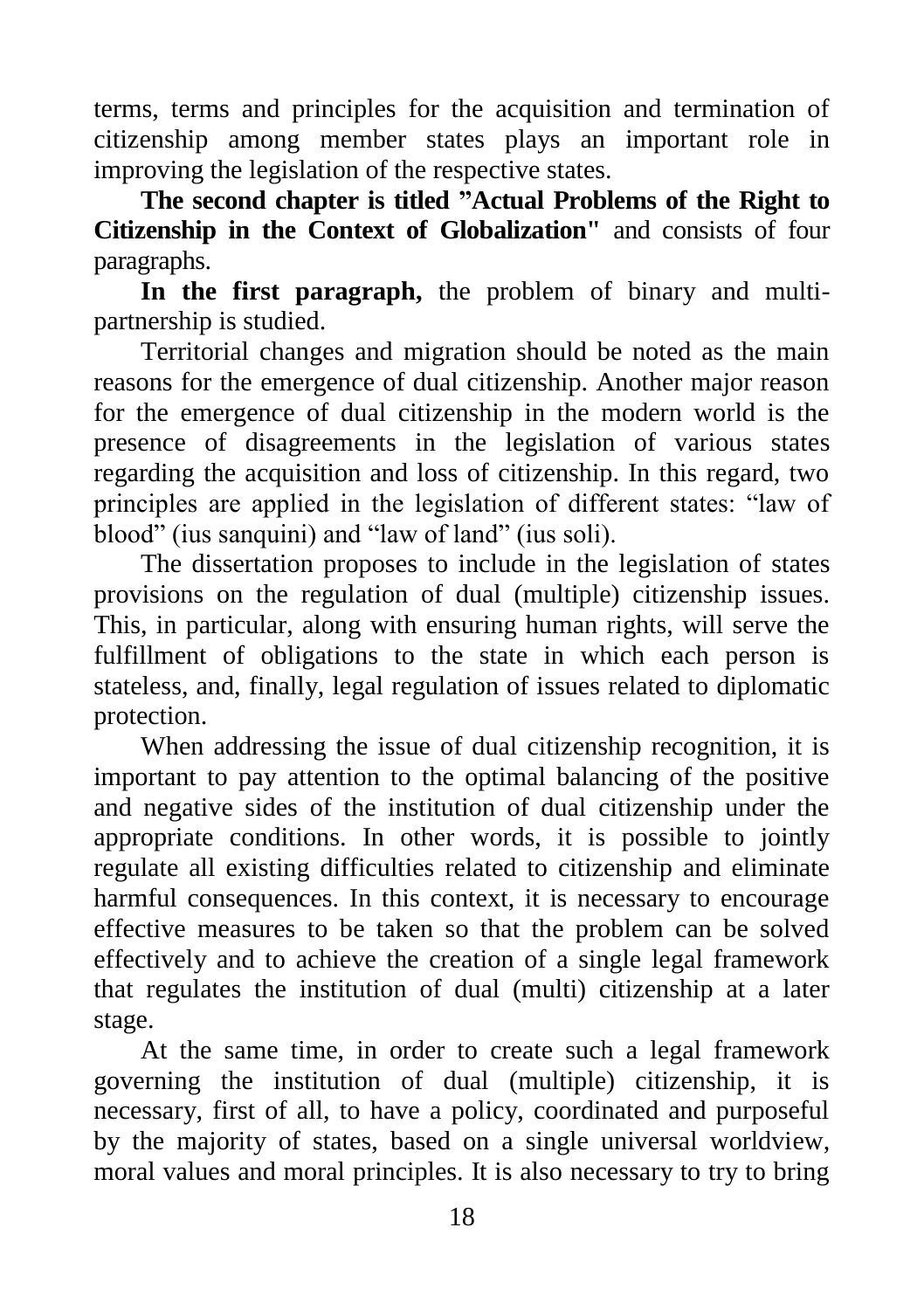the existing legal systems of the states in this area closer to the maximum level. It should be noted that in practice we are witnessing an increasing number of individuals who are citizens of several states. As we mentioned above, most states either allow or formally promote dual (multiple) citizenship and successfully solve problems in this area. In short, it should be considered the right way to find a legal solution to this problem based on the expansion of human rights and freedoms. And this makes the adoption of a number of international documents relevant in this direction.

**The second paragraph** examines issues related to the problem of legal protection of stateless persons.

Based on the reasons for the occurrence of statelessness, two types are identified: "absolute" and "relative" apatrism. Absolute statelessness arises on maternity leave. Relative apatrism is a consequence of the loss of citizenship. " De jure "and" de facto " statelessness are also distinguished. Refugees are stateless persons who are" de facto "unless they recognize them as" de jure " stateless persons.

States usually eliminate the current status of statelessness by applying the following rules: to grant stateless persons the right to citizenship; to refuse to withdraw from citizenship; to adopt laws of a general or special nature aimed at eliminating statelessness.

The main international legal documents on the reduction of statelessness are the Convention on the status of stateless persons of 1954 and the Convention on the reduction of statelessness of 1961.

It is noted in the dissertation that for the full use of all rights and freedoms, real initiatives aimed at reducing statelessness by states through the conclusion of international agreements should be shown, because this problem goes beyond the scope of one state, has the aspect of international law, and finally creates additional problems and difficulties in ensuring human rights.

At present, a new international legal obligation of states is being formed in relation to the institution of citizenship - in the case of legal succession of states, not to keep individuals in the status of stateless persons under any circumstances. The discussions held in the Sixth Committee of the UN General Assembly in 2006 on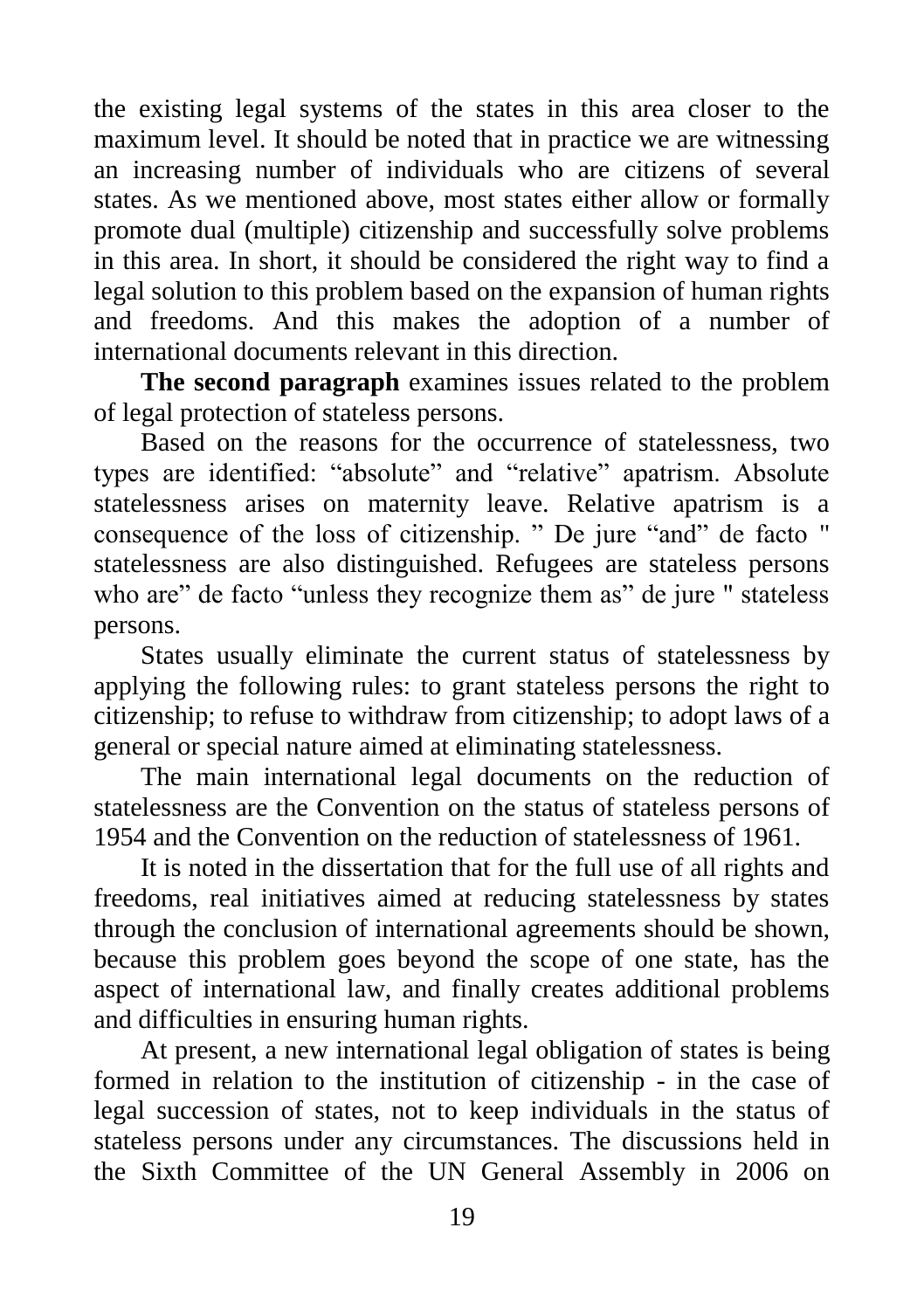"citizenship issues in the case of the right succession of states", as well as the experience gained within the Council of Europe stipulate the adoption of a new international convention in this sphere on a universal level.

**The third paragraph** examines issues related to ensuring the right of citizens to diplomatic protection.

Issues related to diplomatic protection occupy an important place in ensuring the rights of foreigners and stateless persons. From this point of view, the principle of diplomatic protection by the state in which foreigners are stateless should be emphasized as an important principle regulating the legal status of foreigners. Diplomatic protection has already been defined as a basic principle of international law.

The right to diplomatic protection is directly based on state sovereignty. This right is manifested in the concept of citizenship, based on a legal relationship between an individual and the state. The right to diplomatic protection is usually realized when a person is outside his / her state border. The main thing here is when and how diplomatic defense can be implemented. Any state, if any of its citizens has suffered damage to its identity or property abroad, may exercise its right to diplomatic protection. In this case, the right to defense may be realized regardless of whether that damage was caused by the relevant state or its official.

Later in the dissertation, classical, modern (objective) and mixed scientific concepts on diplomatic defense in the international legal literature are analyzed.

In general, the implementation of diplomatic protection is regulated mainly by the norms of international customary law. At the same time, it should be noted that the adoption of a universal document based on the draft articles on Diplomatic Protection developed by the UN International Law Commission in 2006 will allow codification and progressive development in the international legal regulation of the institution of citizenship. And this should be highly appreciated through the prism of the development of the right to citizenship and Human Rights.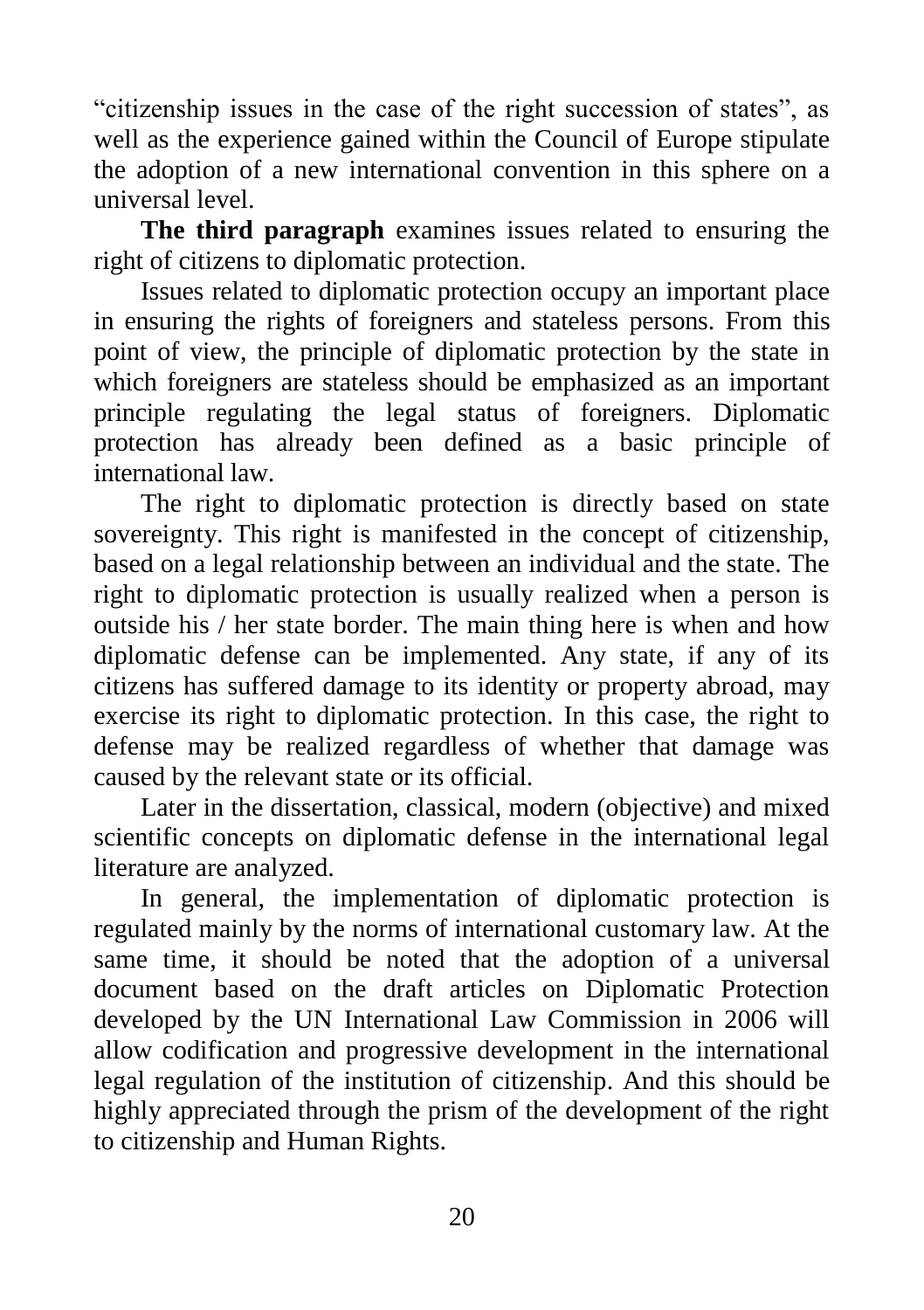**The fourth paragraph** examines issues related to the legal regulation of citizenship problems in the EU.

One of the specific features of a single pan-European citizenship is its potentially dynamic nature. In order to better understand the true nature and essence of common European citizenship, the content and features of the rights granted to an EU citizen should be noted. Thus, every citizen of the EU has the following rights: to move freely throughout the EU and live there unhindered; to participate in elections as a voter and to nominate his candidate for municipal and European elections in the country of residence; Outside the EU, use the protection of diplomatic missions and consular missions of any EU member country; apply to the European Parliament with petitions and complaints in compliance with established procedures.

The EU Charter on fundamental rights dated December 7, 2000 complements the rights of Union citizens and, as a continuation of the rights listed above, declares the following rights: the right to good governance, guided by the case law of the European Union; the right to access the documents of the European Parliament, Council and commission.

Thus, the activity on the establishment of common European citizenship is mainly aimed at further accelerating integration processes within Europe. The true meaning of the provisions of the Maastricht Treaty on EU citizenship today is not directly related to the realization of their content, but to the future perspective.

Summing up what is mentioned in this paragraph in the dissertation, it is concluded that EU citizenship has an international legal nature which is expressed in maintaining the subsidy nature of Union citizenship in relation to the national citizenship of the EU member states. Moreover, the analysis of EU citizenship gives grounds to assert that EU citizens do not have any duties to the Union, which creates an impression contrary to the classical approach to citizenship, that is, citizenship requires both granting rights and performing duties. It can be argued that this legal concept, in comparison with national citizenship, provides citizens of member states with some additional rights, which makes it possible to expand the legal guarantees of the rights and freedoms of these persons. As a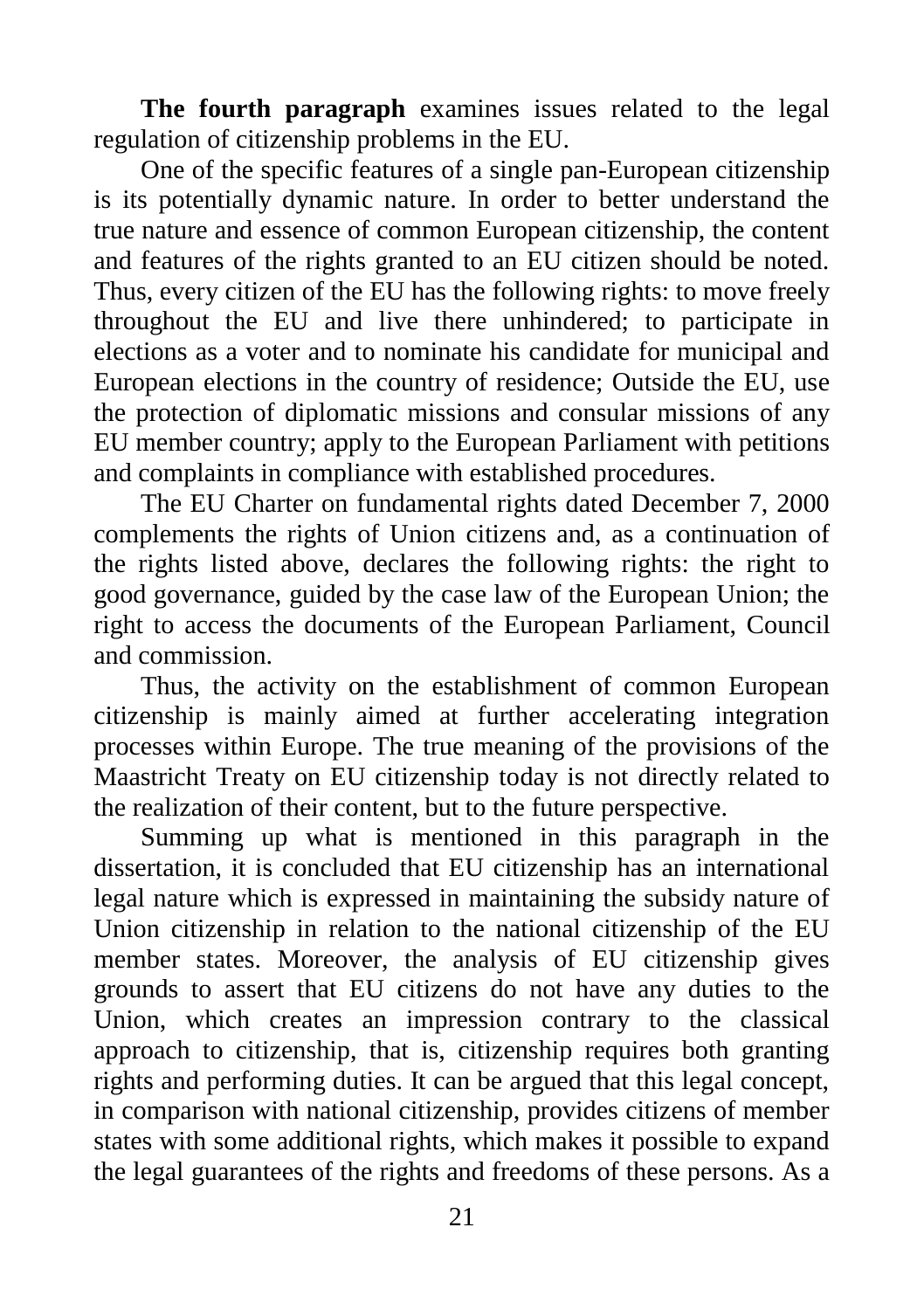result, it does not contradict the classical approach to citizenship, existing theories in this area, the general principles of law and Human Rights, and, finally, important international norms.

**The third chapter is titled "Problems of the Development of the Right to Citizenship in the Republic of Azerbaijan"** and includes three paragraphs.

**The first paragraph** examines issues related to the formation and main features of the right to citizenship in the legal system of AR.

In the dissertation, first of all, the primary and main features of the institution of citizenship in the territory of Azerbaijan in the ancient and Middle Ages are analyzed extensively and consistently.

One of the most significant events in the history of Azerbaijan from the point of view of the formation of the right to citizenship was the adoption of the law "on citizenship of Azerbaijan" by the Parliament of the Azerbaijan Democratic Republic on August 11, 1919. The Azerbaijan Democratic Republic provided political rights and the right to citizenship to all citizens living within its borders, regardless of nationality, religion, class, age and gender.

The first Constitution of the USSR, adopted in 1924, enshrined the concept of unified Union citizenship (citizenship of the USSR), jointly with the citizenship of the Union republics included in the USSR. In the years of the Azerbaijan SSR(1921, 1925, 1927, 1937, 1978) although the adopted constitutions indicated the rights and freedoms of citizens in various fields, but the lack of State independence led to the fact that some important issues related to citizenship were not resolved independently.

After the collapse of the USSR, a new history of legal regulation of citizenship issues began in Azerbaijan. In modern times, specific laws and other normative legal acts regulating issues of citizenship, acquisition, loss of citizenship, dual citizenship, statelessness and other cases have been adopted in our republic. The main characteristic feature of the legislation adopted on citizenship is its establishment on the basis of respect for international law, which is that the main goal of our state is to protect human rights and freedoms.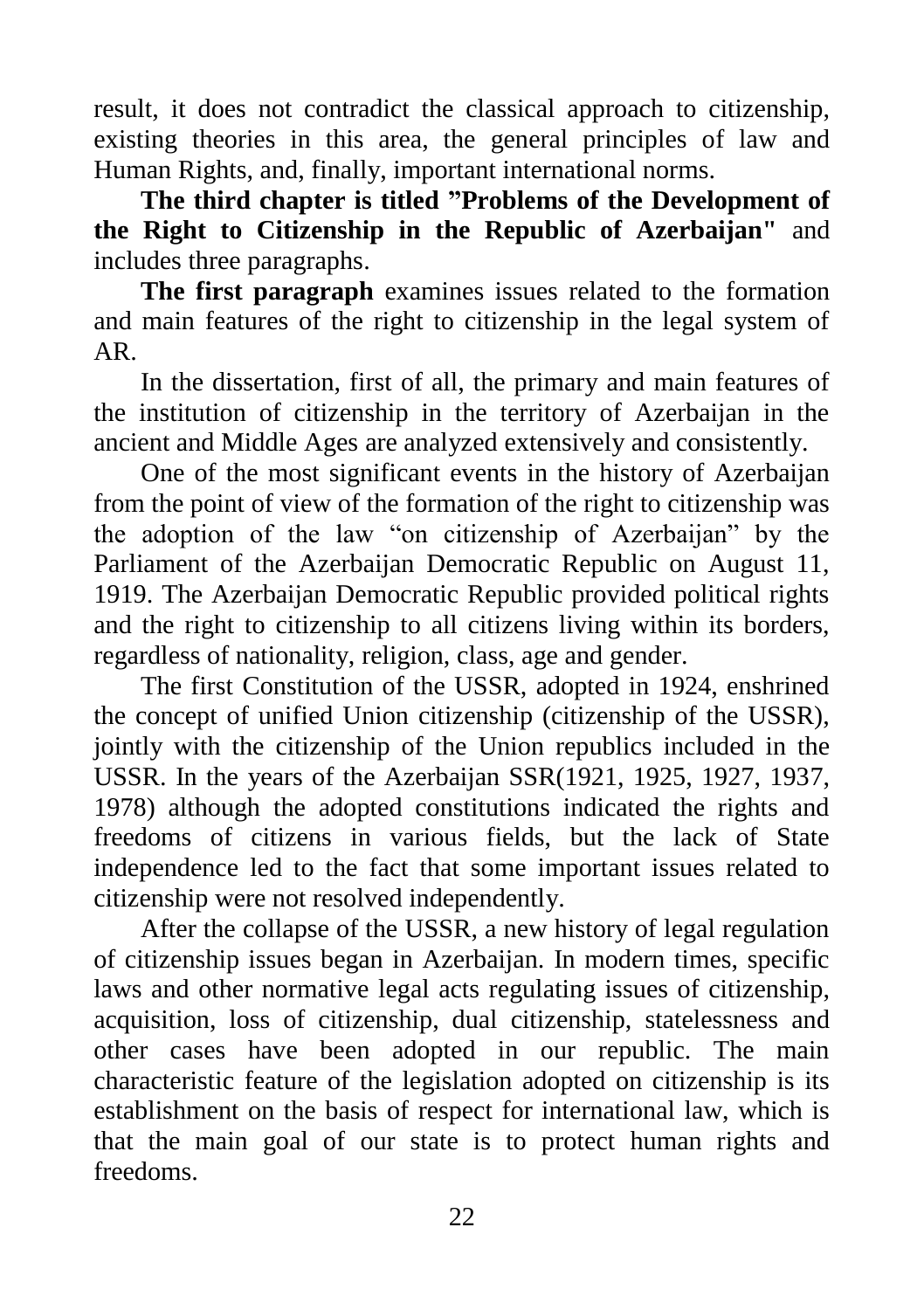**The second paragraph** examines issues related to the problems of developing the right to citizenship in the legislation of the Republic of Azerbaijan.

The legislative system related to citizenship of the Republic of Azerbaijan is constituted by the Constitution of the Republic of Azerbaijan, laws, international treaties and other normative legal acts. First of all, in 1995, Article 52 of the Constitution of the Republic of Azerbaijan adopted by popular vote (referendum) provides for the definition of citizenship of the Republic of Azerbaijan. The law of the Republic of Azerbaijan "on citizenship of the Republic of Azerbaijan" dated September 30, 1998, which regulates the issues of citizenship in the Republic of Azerbaijan and is a special legislative act, covers the main issues related to citizenship-the principles regulating citizenship, the circle of citizens of the Republic of Azerbaijan, the rules for obtaining, termination, restoration of citizenship, etc. it reflects issues extensively.

The RA legislation does not accept dual citizenship. The law on citizenship of the Republic of Azerbaijan states that if a person who is a citizen of the Republic of Azerbaijan has dual citizenship (along with RA citizenship, is a citizen of another state (state)), the belonging of that person to the citizenship of a foreign state is not recognized except for cases stipulated by international treaties of the Republic of Azerbaijan or settled in accordance with paragraph 109 of Article 32 of the Constitution of the Republic of Azerbaijan.

The main features characterizing the essence of the right to citizenship in the legislation of the Republic are: presence of political-legal relationship between a citizen and the state; observance of balance in the content of legal relations, i.e., nonviolation of the balance between freedom of Will and substantive intervention of the state; constant formalization of legal relations; continuous, regular and; the fact that these relations can be stopped at the request of a citizen or on legal grounds.

In addition, in the dissertation, in connection with the more effective legal regulation of the Institute of citizenship in accordance with the requirements of the modern era, the presence of certain shortcomings in the relevant legislation of the Republic of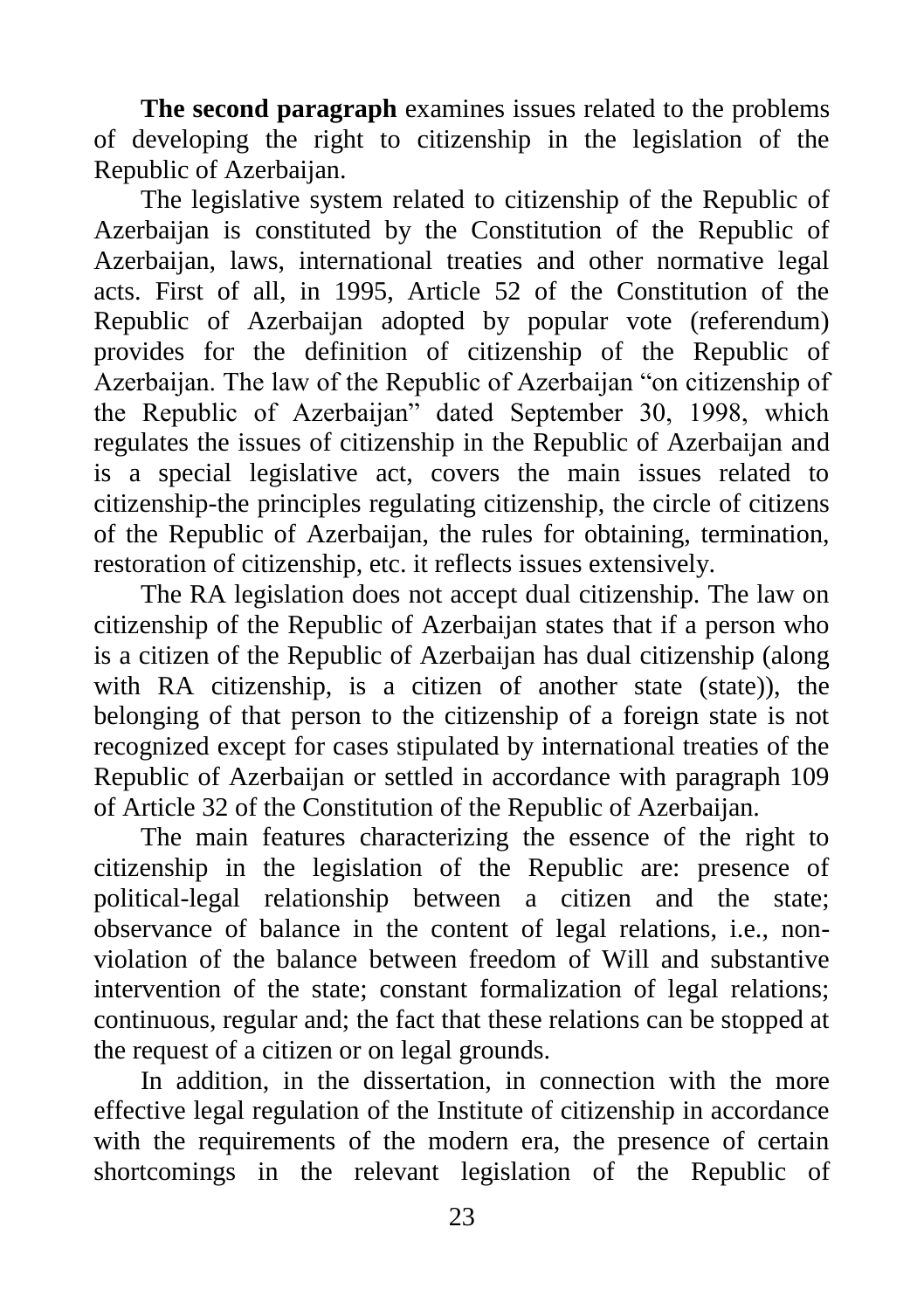Azerbaijan is considered expedient from the point of view of the development of the right to citizenship as a whole.

**The third paragraph** examines issues related to the impact of international legal norms on the development of citizenship law in the RA.

As in other areas, the norms of international law play an important and decisive role in the formation of national (internal) citizenship legislation.

All international treaties in the sphere of human rights define provisions on the performance of obligations of the states to which they are its participants. During the implementation of these provisions, the RA was able to ensure interaction using various methods. In this regard, the provisions of Articles 10, 12, 148 and 151 of the Constitution of the Republic of Azerbaijan should be especially noted. The expression "the rights and freedoms of Man and citizen listed in the present Constitution shall be applied in accordance with the international treaties to which AR is a party", expressed in Part 12 of Article 2 of the Constitution of the Republic of Azerbaijan, has a special weight in relation to international law and in ensuring human rights, as well as in Article 151 of the Constitution also established the legal basis for resolving the collusion between the norms of international treaties and national legislation.

Recognition of the primacy of international law governing citizenship issues over intra-state law implies improvement of this sphere and application of complex regulation mechanisms. This process is carried out both at the stage of normalizing and at the stage of law enforcement.

It is noted in the dissertation that the internal state implementation of international law in the field of citizenship issues should be constantly improved. This process should be carried out both at the normative-legal and institutional level. First of all, all adopted normative legal acts should be fully reflected in the spirit of human rights and freedoms. Protection of citizens ' rights should be a priority issue in the activities of every state body. For this purpose, relevant changes should be made in the Constituent acts of state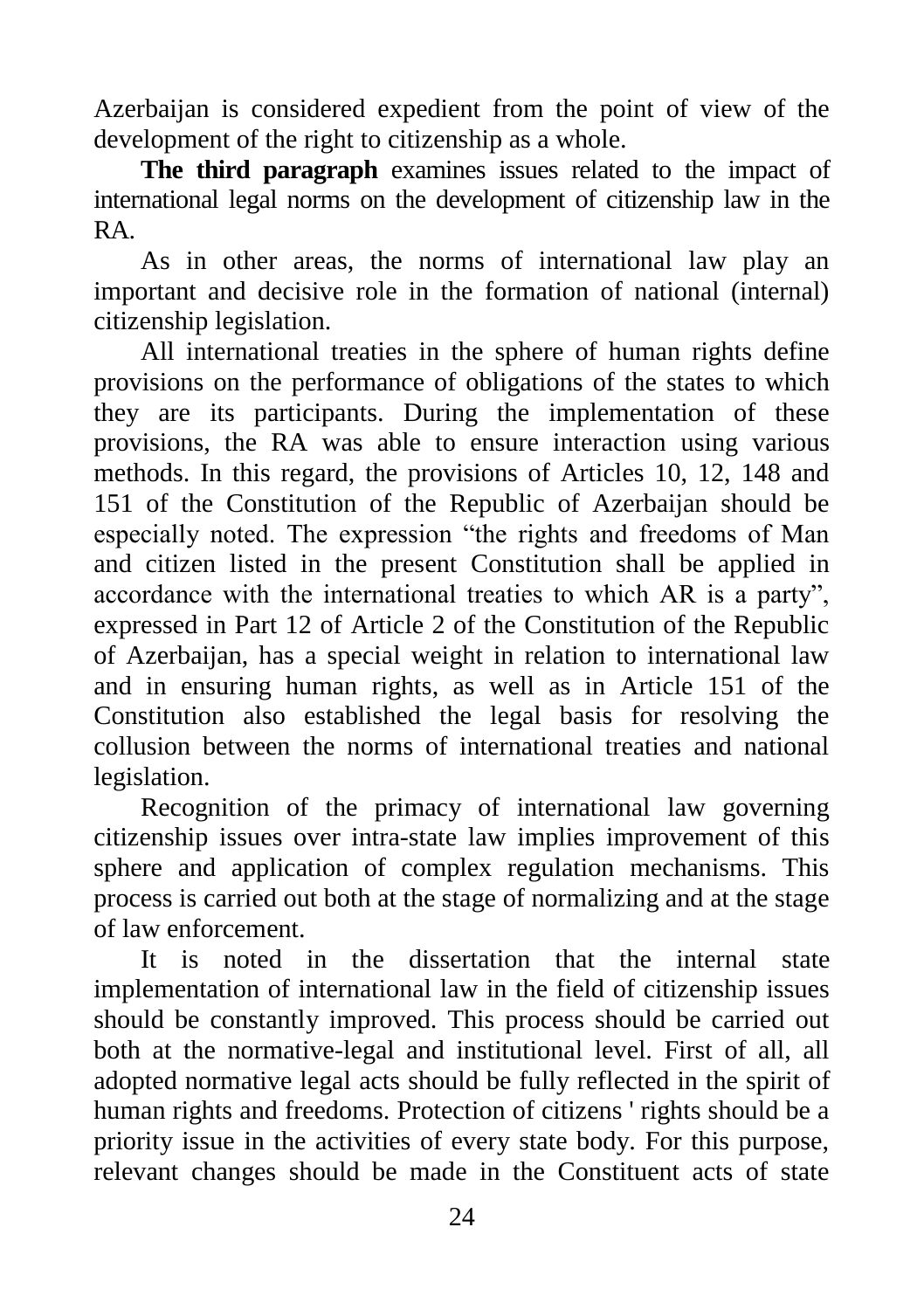bodies, where all spheres of protection of human and civil rights and freedoms should be fully covered. These facts are directly related to new trends emerging in the international community and envisaging rapprochement of the laws of the states.

In the **Conclusion** of the dissertation, important suggestions and conclusions obtained in connection with the study can be formulated in general as follows:

1. Citizenship is a special political and legal situation of a person, which forms a common, continuous and strong relationship between him and the state, as a result of which a person gets the opportunity to enjoy all the rights and freedoms determined by international and national law, and also carries certain duties. In addition to the right to intra-state citizenship, there is also an international legal institution of citizenship, the norms of which have priority in comparison with the norms of intra-state law. An important point here is that the human rights factor plays a key role in the regulation of citizenship issues.

2. The dissertation proposes to include provisions on the regulation of issues of dual citizenship in the legislation of states. This, in particular, along with ensuring human rights, will serve the fulfillment of obligations to the state in which each person is stateless, and, finally, legal regulation of issues related to diplomatic protection. It should also be considered necessary to sign international agreements on transition from regulation to regional and universal regulation within the framework of bilateral cooperation in this area. At the same time, the factor of development of civil-state relations with new trends should be noted as an important basis.

3. For the full use of all rights and freedoms, real initiatives aimed at reducing statelessness by states through the conclusion of international treaties should be shown, as this problem goes beyond the scope of one state, has the aspect of international law and, finally, creates additional problems and difficulties in ensuring human rights. Thus, statelessness in general is the lack of the right to citizenship, which is a particularly important human right.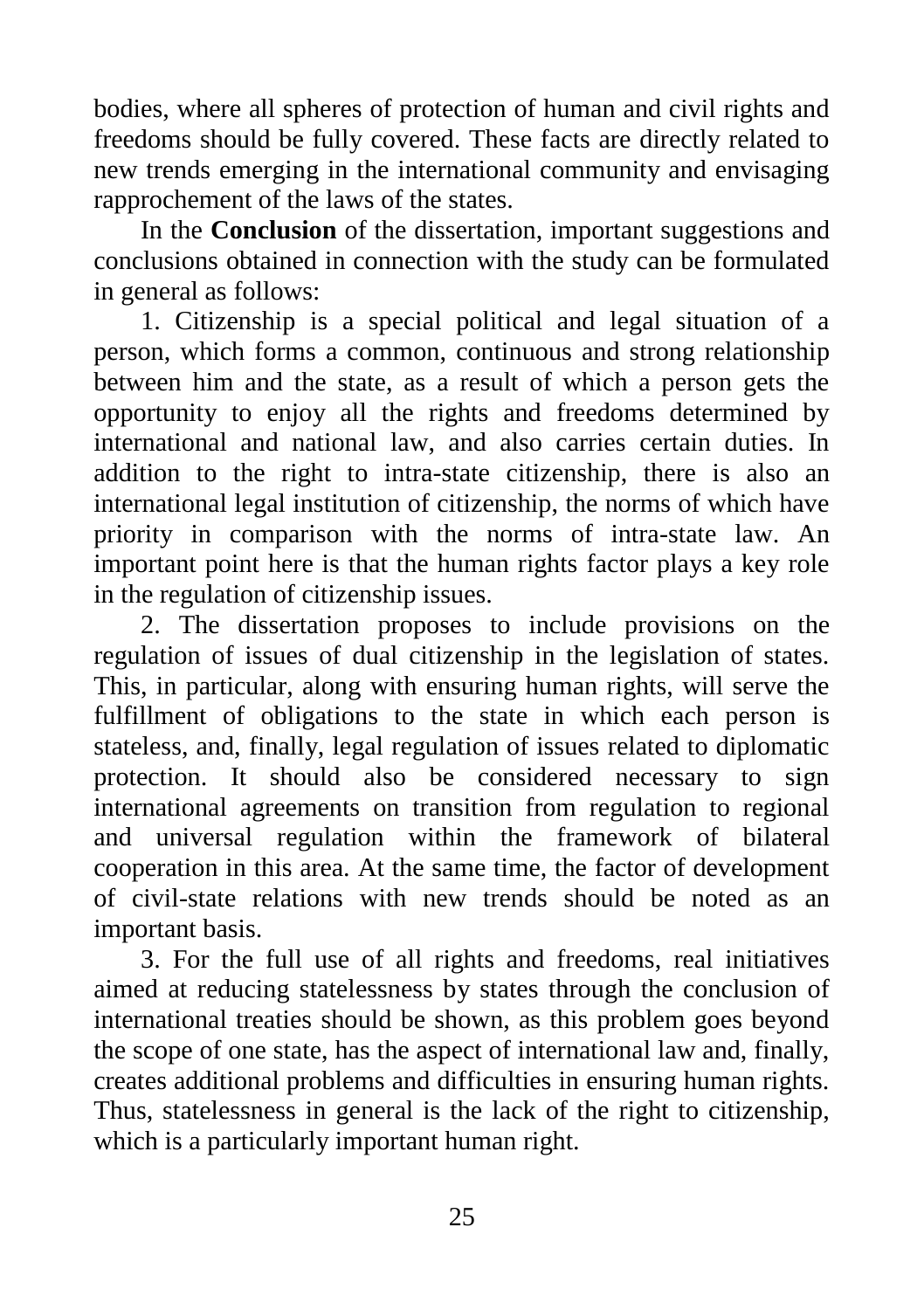4. The realization of international legal norms in the field of human rights, specifically international legal norms regulating issues of citizenship, is carried out, as a rule, through intra-state law. In general, a comprehensive approach to international and intra-state legal norms should be taken into account when regulating citizenship issues, and as a result, the Primate of international legal norms should be ensured. The reward which is given to him who announces these joyful tidings.

5. The internal implementation of international legal norms in the field of citizenship should be constantly improved by conducting both at normative-legal and institutional levels, all adopted normative legal acts should be fully reflected in the spirit of human rights and freedoms, and finally, the creation of effective and flexible additional national mechanisms for the protection of human rights and freedoms in the the establishment must also be carried out.

6. Constitutionally defined provision of human rights and freedoms, including a decent standard of living, the RA Constitution and national legislation are based on the principle of respect for international legal norms. The RA is a member of important international organizations, as well as a participant of sufficient international human rights agreements. Such a serious attitude of the RA to international law in the general sense determines and justifies the further improvement of national legislation in this area. Finally, it also suggests further expansion of international activity in this area before our state (membership in new international organizations, accession to other international documents, application of international judicial practice).

7. A comparative analysis of the historical, theoretical, international and national-legal foundations of the right to citizenship necessitates further improvement of the legislation of the Republic of Azerbaijan in a number of important areas. These cases should include relations related to the loss of citizenship, reduction of statelessness and diplomatic protection. At the same time, the possibilities of regulation and application of relations on dual (multiple) citizenship should be considered in the future. This is the reward of those who purify themselves (by abstaining from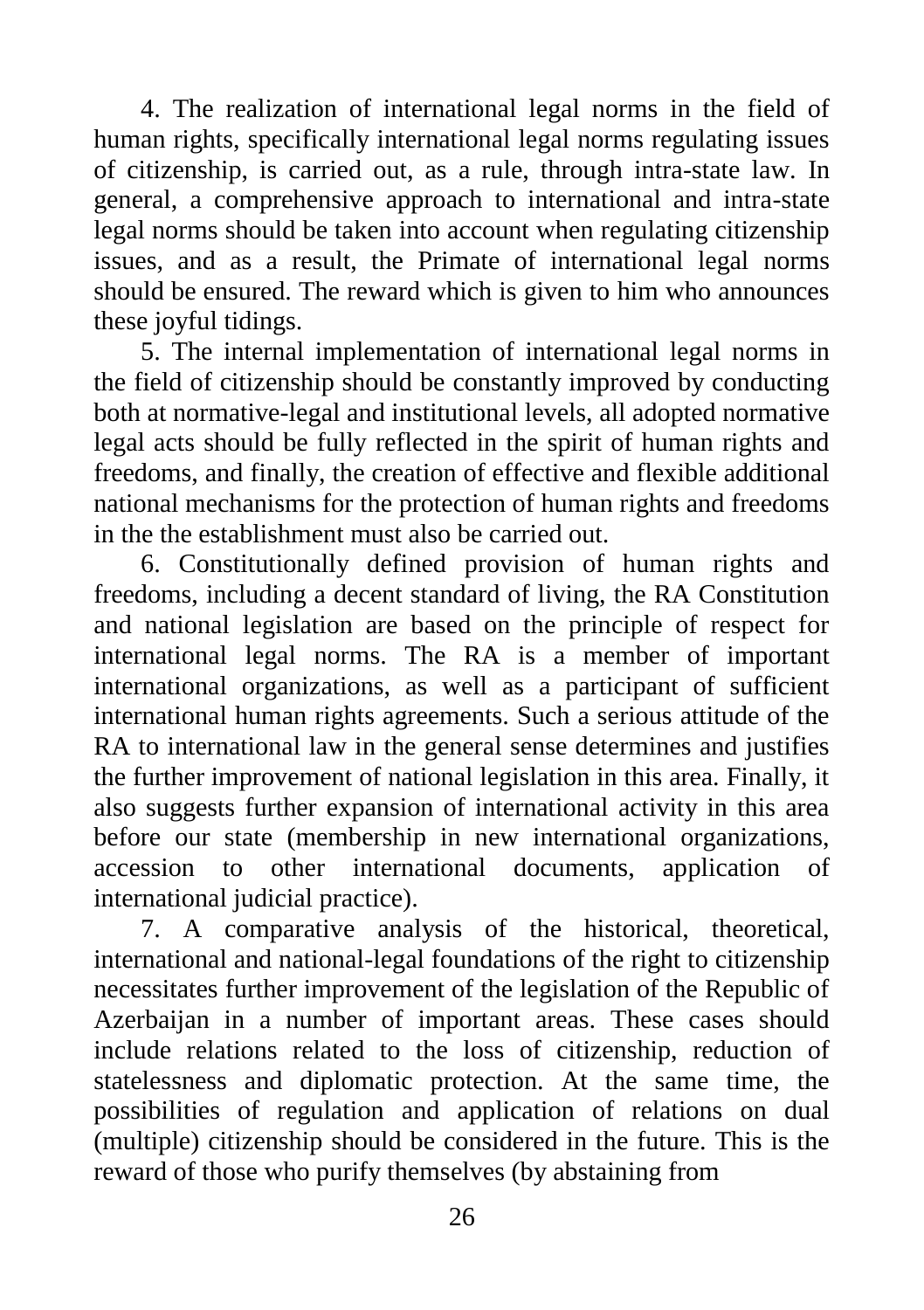8. The application of international judicial precedents (especially the European Court of Human Rights), including decisions of international organizations and Human Rights Committees in the practice of AR, can make a significant contribution to the regulation of relations on citizenship and lead to further improvement of judicial practice. In this area, it should be considered necessary to study in detail the experience of developed countries, and finally to carry out improvements in the relevant directions of Law-application.

## **The main provisions of the dissertation are reflected in the following scientific works of the applicant:**

1. The essence and features of the law on citizenship // materials of the international scientific-practical Conference "main trends in the development of legal Science and education in the Republic of Azerbaijan in modern times" dedicated to the 94th anniversary of the national leader of the Azerbaijani people Heydar Aliyev:-June 1-2, - 2017, - p.51-56 (in Azerbaijani).

2. Theoretical and legal approaches to the definition of citizenship // materials of the international scientific-practical conference "modern trends in the development and direction of legal Science in Azerbaijan" dedicated to the 90th anniversary of M.N.Alasgarov-Baku: - 02-03 October, - 2018, - p.235-238 (in Azerbaijani).

3. Ensuring diplomatic protection of citizens / / - Kiev: legal bulletin: bait and space law,  $-2019. \# 2 (51)$ , p.51 – 58 (in Russian).

4. Formation and current status of civil rights in the legal system of the Republic of Azerbaijan // - Baku: Azerbaijan Law Journal, - 2019. No. 3, - p. 16-29 (in Azerbaijani).

5. Problems of protection of stateless persons / / materials of the international scientific-practical conference "jurisprudence in the modern information space", Vol. 2, - Kiev: - 01 February-2019, p.196-199 (in Russian).

6. Theoretical problems of determining citizenship / / materials of the international scientific-practical conference" jurisprudence in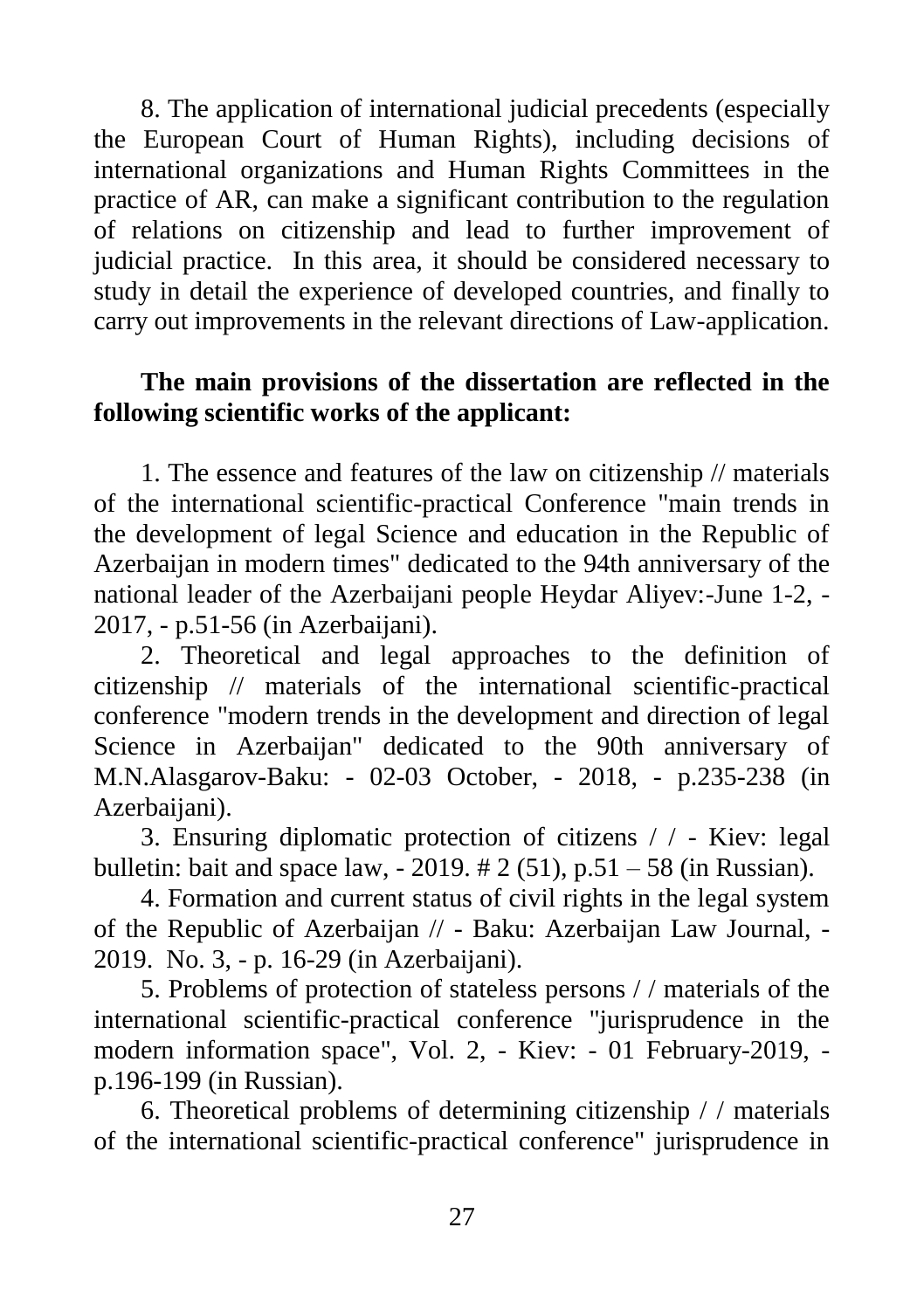the modern information space", Vol.1, - Kiev: - February 01, 2020, p.174-177 (in Russian).

7. International normative legal basis of the Institute of citizenship / / - Baku: Azerbaijan Law Journal, - 2020. # 3, - p. 248- 256 (in Azerbaijani).

8. The problem of dual (or multiple) citizenship in international law and its solutions // - Baku: International law and integration problems,  $-2020$ .  $\# 2$  (60), p.53 – 60.

9. The impact of international legal norms on the development of the right to citizenship in the Republic of Azerbaijan / / - Baku: Azerbaijan Law Journal, - 2021. # 1, - p. 79-87 (in Azerbaijani).

10. Legal regulation of citizenship problems in the European Union / - Baku: scientific-theoretical, practical Journal "Transport law" - 2021. # 1, p. 217-226 (in Azerbaijani).